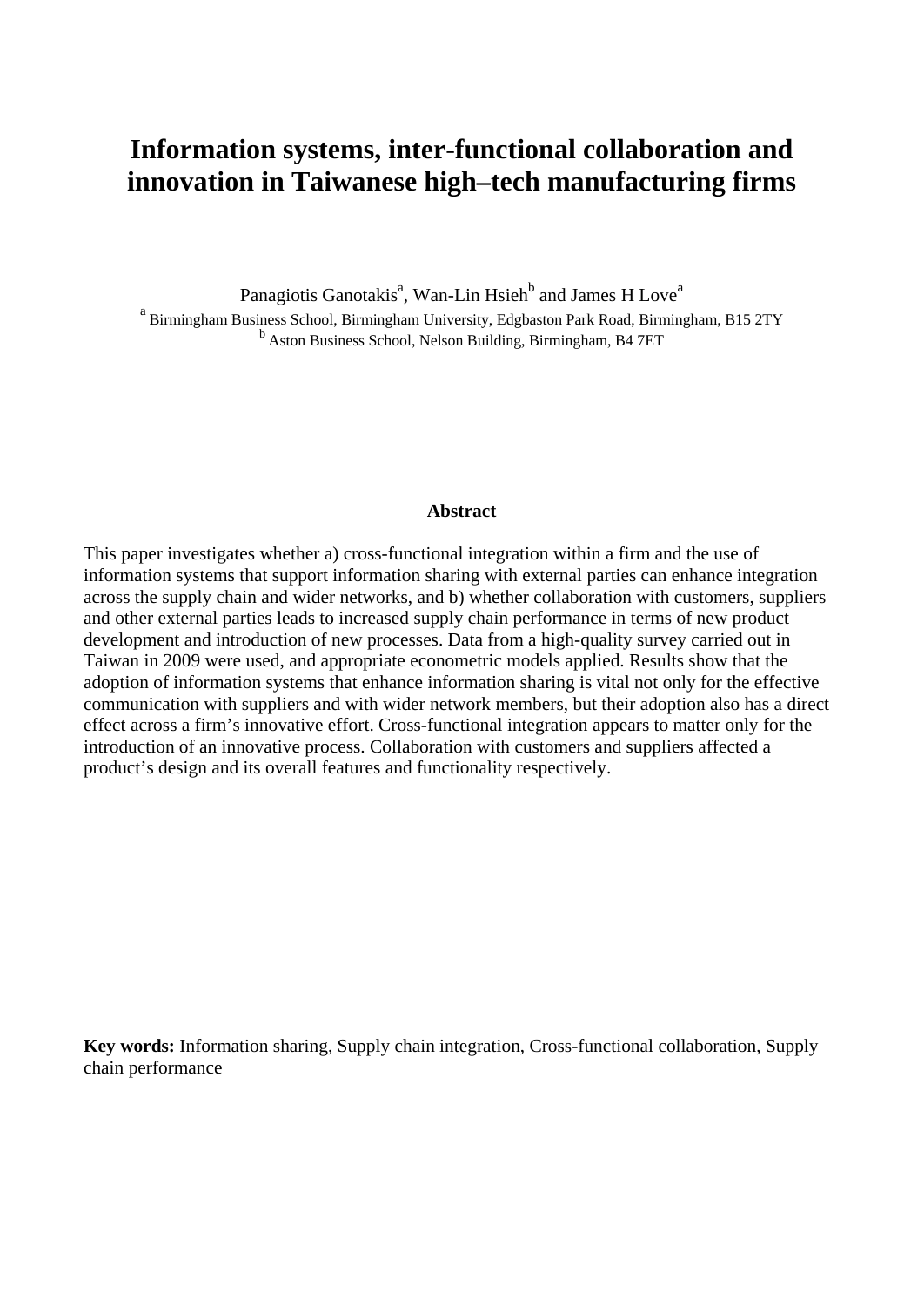#### **1. Introduction**

It is by now widely accepted that the internationalization of markets, competitive pricing and the increasing speed and complexity of innovation makes it difficult for individual firms to secure competitive advantage through innovation by utilizing their internal resources alone. This drives firms to alter the way they carry out business and rely more on relationships with suppliers/customers but also with a wider network of other firms and research institutions (Rungtusanatham and Forza, 2005; Chapman and Corso, 2005).

By being part of a network, firms are able to share the costs and risks of large R&D projects, work together in order to solve common new product development (hereafter NPD) problems, share information, while also being able to access a number of complementary tangible and intangible resources (Soosay et al 2008). Although this study considers collaboration with customers, suppliers, competitors/other firms and universities, special attention is put on the supply chain links due to the strong arguments about the catalytic effect that collaboration with customers and suppliers has on R&D and NPD.

NPD and supply chain have been argued to be related to each other (Pero et al 2010) and in recent years there has been an increasing emphasis on synchronizing supply chain management with product decisions, outsourcing design activities to members of the supply chain and involving customers and suppliers in NPD efforts. It is further argued that the more information is shared within a supply chain the less time it will take for a firm to make changes under unforeseen circumstances, increasing the flexibility of operations and the introduction of new products but also organizational processes (Rungtusanatham and Forza, 2005; Sezen, 2008).

2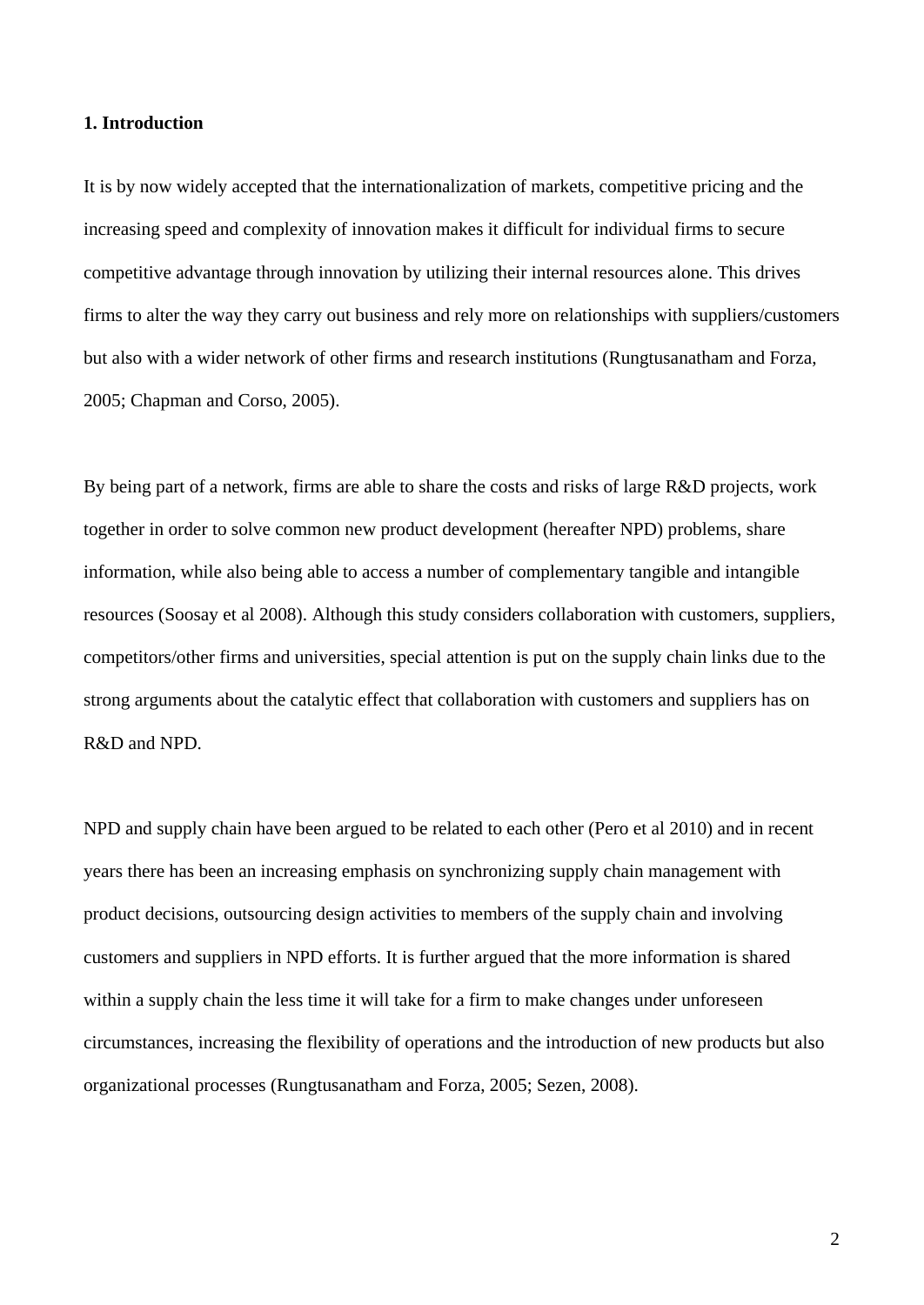Although collaboration within supply chain and extended network members has been argued to be beneficial for NPD, the increase in the number of participants involved in NPD projects creates a number of coordination problems that can hamper rather than assist innovation efforts (Nambisan, 2003). Indeed the switch from an internally focused NPD process to an external supply chain or network one, will mean that parts of projects will be divided among a number of partners that will have to work simultaneously, something that can only be addressed by the use of appropriate information systems (hereafter IS) (Verdecho et al, 2009).

Apart from external collaboration, it is further suggested that collaboration among internal departments (cross-functional integration) is as important for NPD and process innovation as network membership (Stroeken, 2000; Feller et al, 2005). The main argument here is that at least all (main) departments responsible for NPD need to continuously interact and exchange information on design, production requirements/thresholds as well as customer requirements in order for a commercially successful product to be developed (Bailetti and Litca, 1995; Grifin and Hauser, 1996).

Although a number of highly valuable research papers have examined through case studies how IS and cross-functional integration within a firm can enhance supply chain and wider network integration and how those and network integration itself can influence a firm's innovative activity, some of those papers acknowledge (e.g. Feller et al 2005) that the main weakness of such case studies methods lies in the poor ability to generalize results. Moreover as Sezen (2008) suggests, most studies have been carried out in developed economies ignoring that perceived importance of information sharing in a supply chain might be different in cultures of newly industrialized countries. It is important therefore to examine factors that contribute towards supply chain/network integration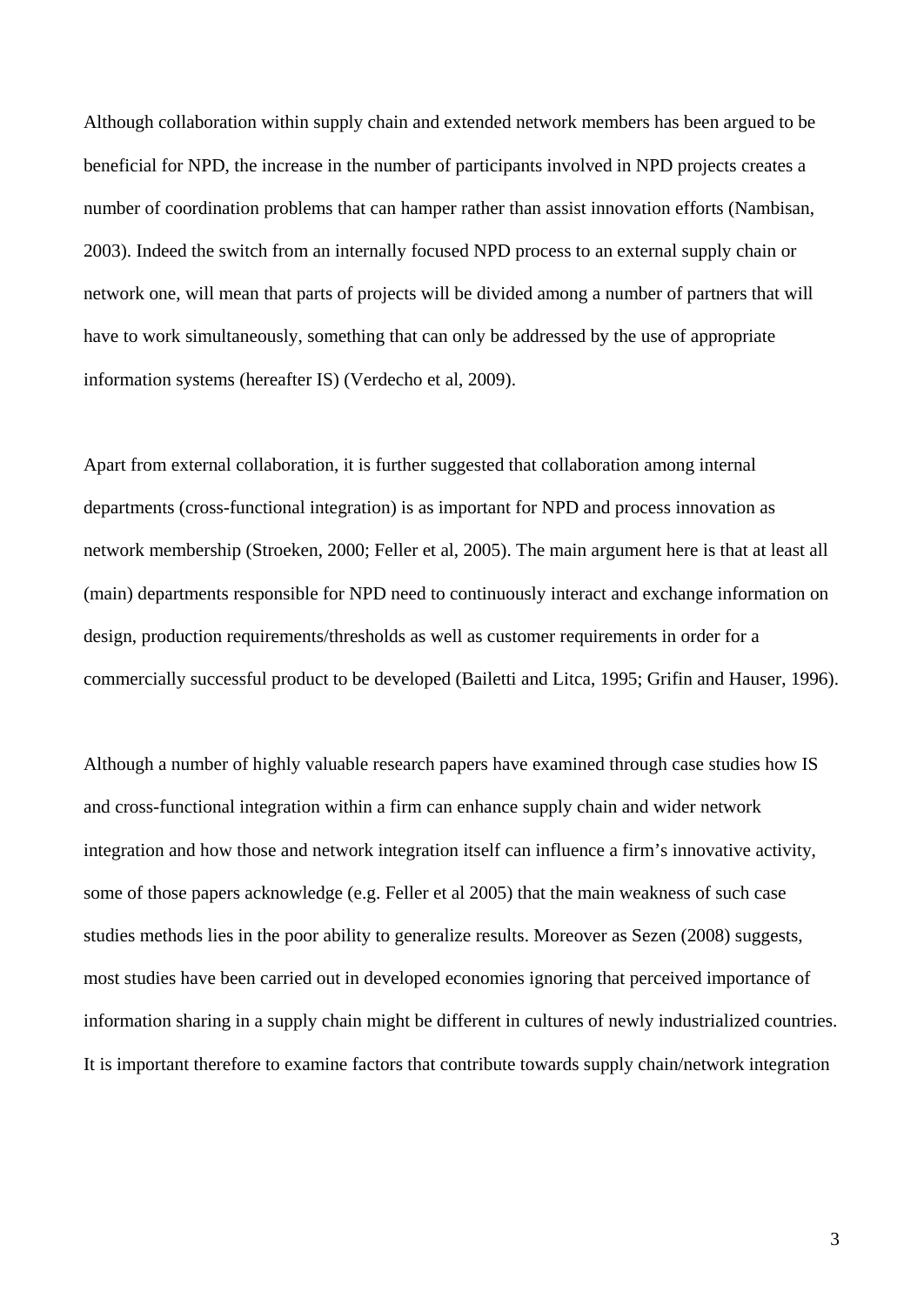for the case of other than developed economy countries especially given today's global supply network and the interaction between firms across the globe.

One of the world's most export orientated economies, with 70 % of GDP growth generated from exports is that of Taiwan (CIA, 2011). Taiwan has long been perceived to be one of the 'four tigers' or newly industrializing countries of East Asia alongside South Korea, Hong Kong and Singapore (Hobday, 1995). According to the Global Competitiveness report (2010) Taiwan is ranked  $13<sup>th</sup>$ worldwide in terms of overall competitiveness and  $7<sup>th</sup>$  in the innovation and sophistication category. More specifically is ranked  $1<sup>st</sup>$  in terms of utility patents per million population,  $8<sup>th</sup>$  in the availability of scientists and engineers and  $9<sup>th</sup>$  in terms of company R&D spending. It is not surprising therefore that the vast majority of Taiwan's exports are derived from high-tech industries such as electronics, medical instruments, as well as machinery and chemicals (CIA, 2011).

This article will focus therefore on firms in Taiwan's high-tech manufacturing industries due to the significant contribution they make to a country's competitiveness, and due to the important role that R&D external collaborations play for them. High-tech firms have been argued to be a leading source of economic competitive advantage and industrial renewal, to increase the knowledge-intensity and science base of a country's economy and to be responsible for the vast majority of R&D undertaken within a country (Ganotakis and Love, 2011). However high-tech sector firms have higher dependence of sales from new products (Nambisan, 2003; Ragatz et al 2002) and, given the significantly higher R&D costs incurred in high-tech in relation to other sectors, it is vital for those firms to be able to successfully mitigate some of those R&D costs by forming effective external collaborations.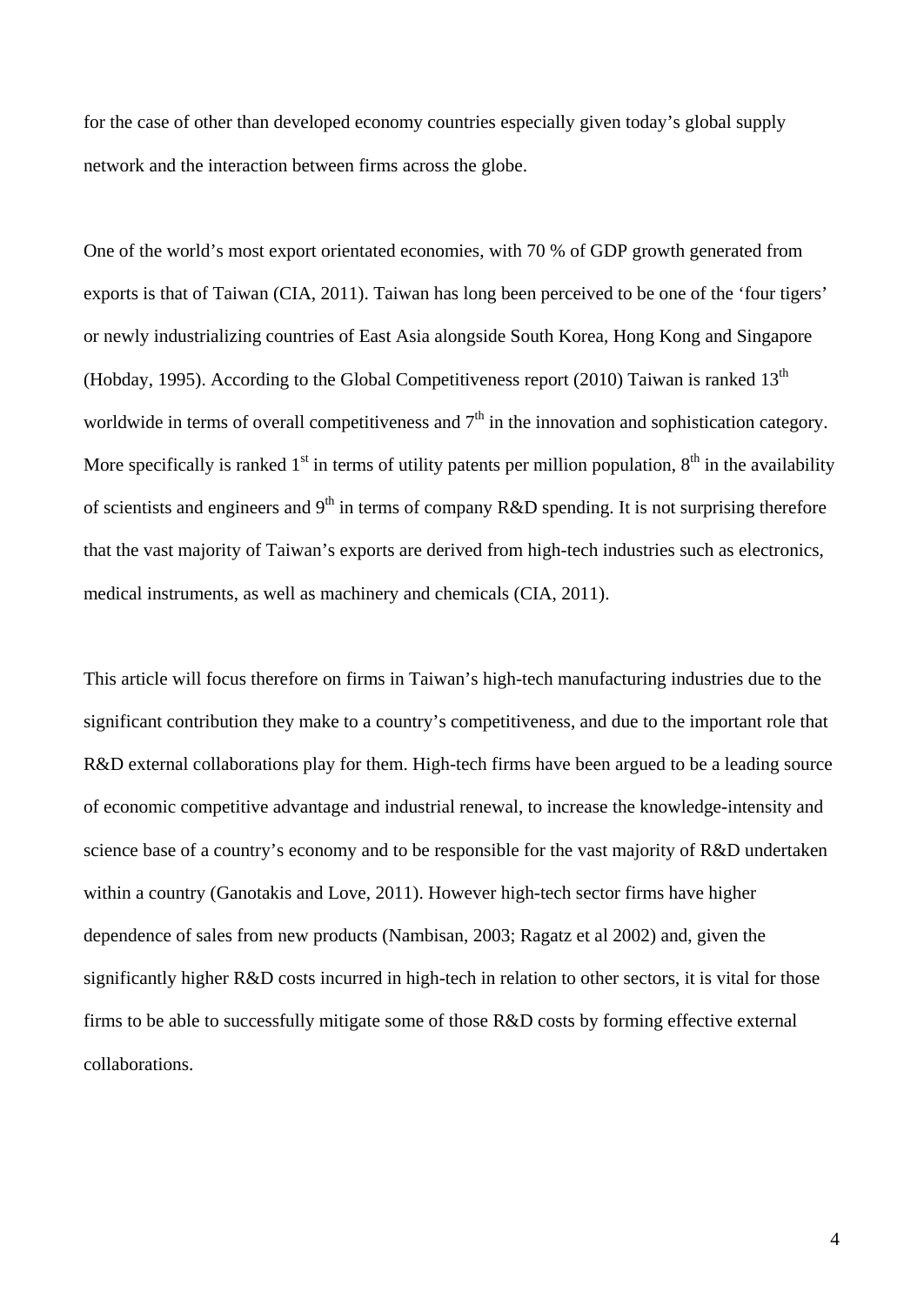High technological uncertainty and complexity increases the commercial risk associated with applying such a technology on a new product. However this risk can be moderated by working with a supplier (among other firms) experienced with the specific technology or with one that is interested in further developing/exploring its applications, which can lead to the creation on innovative products. Evidence has shown that technological uncertainty and complexity has resulted in closer relationships between firms and their suppliers (Petersen et al 2003).

The main aim of this paper therefore is to provide evidence, able to be generalized to a wider population of high-tech manufacturing firms in Taiwan and perhaps other similar newly industrialized economies, on some of the main arguments of this special issue; that is (a) whether cross-functional integration within a firm and the usage of information technology that supports information sharing can enhance integration across the supply chain and wider network and (b) whether collaboration with customers, suppliers and other external parties leads to increased supply chain performance in terms of NPD and the introduction of innovative processes. The above will be investigated while taking into account firm internal resources and the industry sector a firm belongs to.

As mentioned this article will not only consider collaboration and information sharing with customers and suppliers but it will take into account external R&D and collaborative relationships that a firm can have with other firms (e.g. competitors) and universities/research institutes. These information sources will be taken into account in order to investigate whether extracting information from non-supply chain knowledge sources can complement information extracted from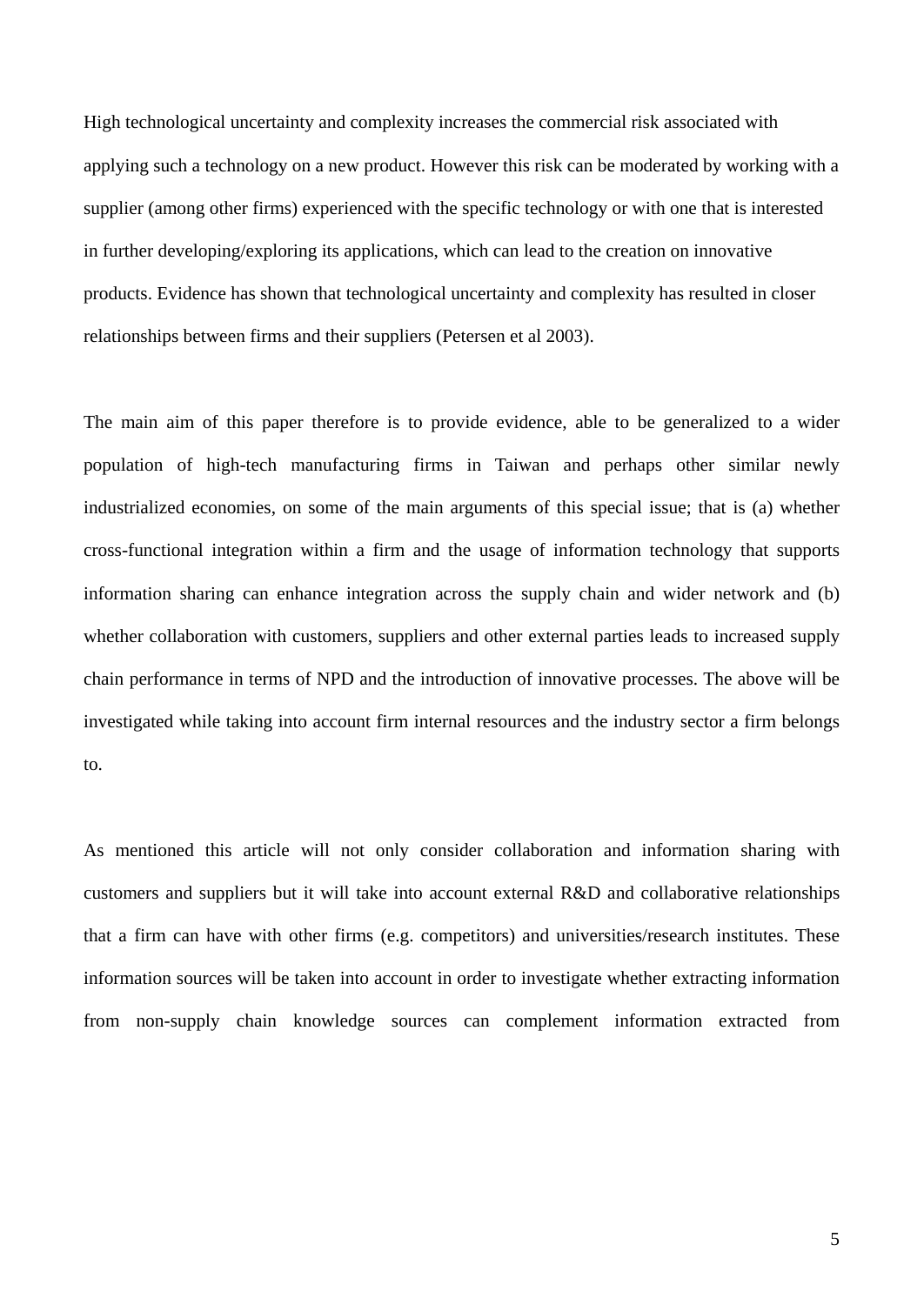customers/suppliers or whether they can serve as a substitute to those<sup>[1](#page-0-0)</sup>. Moreover as the relationship between different information sources themselves will be known (i.e. whether drawing information from one increases the chances of drawing information from another), this will allow not only for the direct effect that an information source has on a firm's innovative activity to be investigated but also an indirect one<sup>[2](#page-5-0)</sup>.

## **2. Literature Review**

A number of theories and frameworks attempt to explain from different view points how a firm can gain a competitive advantage through collaboration with external parties; these include transaction cost economics (Williamson, 1975), network theories (Hakansson 1989) and more applied frameworks such as that of the innovation value chain suggested by Hansen and Birkinshaw (2007) in which almost a firm's entire set of innovation activities can be modeled. Hansen and Birkinshaw consider the innovation value chain as a "sequential, three-phase process that involves idea generation, idea development, and the diffusion of developed concepts". Roper et al (2008) formally model the innovation value chain, and this paper will consider the first two parts of this framework; that is idea generation (gathering of information from different sources) and idea development (new product and process development) as well as the connection between the two stages.

<sup>&</sup>lt;sup>1</sup> For example it can be investigated whether sourcing information from competitors can serve as a substitute of information derived from suppliers (and therefore using the former reduces the chances of using the latter) or whether one complements the other (using the former increases the chances of using the latter).

<span id="page-5-0"></span><sup>&</sup>lt;sup>2</sup> For example if it was found that collaborating with competitors increases the chances of collaborating with suppliers and that suppliers affect the introduction of patents, we will also know that even if collaboration with competitors does not have a direct effect on the introduction of patents it will have an indirect one through its relationship with suppler collaboration.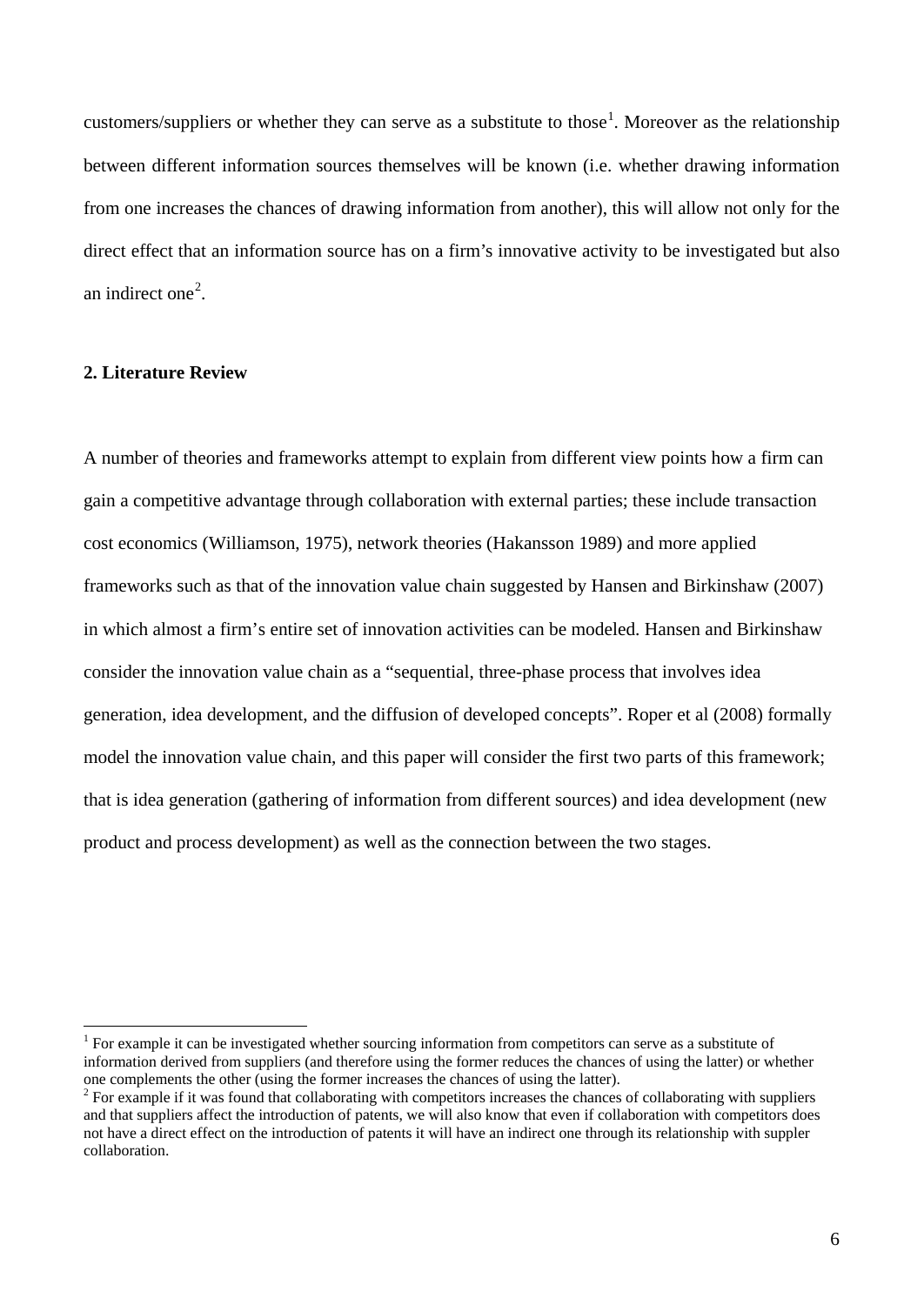#### **2.1 Information System adoption**

Although collaboration with supply chain and other network members has been argued to be beneficial for NPD, the increase in the number of participants involved in NPD projects naturally creates a number of coordination issues. Multi-stage projects often require real-time cooperation and decision making among partners, something difficult to achieve among geographically dispersed partners (Jain et al, 2009; Nambisan, 2003).

Since the late 1980s collaboration and coordination among partner firms has been supported through the usage of appropriate IS (Jain et al, 2009) and it has been argued that the successful collaboration for the development of innovative projects among supply chain partners that need to accomplish their tasks simultaneously cannot be made without the collaboration facilitated by IT (Nambisan, 2003).

For example, Product Data Interchange (PDI) and other newer internet-based applications allow firms to simultaneously work on a joint product/process and go through its design phases faster (Wynstra and Pierick, 2000) by incorporating databases, visualization technologies and by facilitating sophisticated cross-project knowledge management (Nambisan, 2003). Customers and suppliers are therefore able to increase coordination and collaboration through the Internet something that results, among other things, in NPD as well as effective production planning and control (Chapman and Corso, 2005). Such packages applied in the NPD arena can assist in efficient and active communication among partners, enhancing problem solving and achieving higher levels of integration. Malhorta et al (2005) for example emphasized how computer – mediated collaborative technology was able to develop a radical new product and how information sharing supported by IT led to the creation of new knowledge respectively. This leads to the first hypothesis: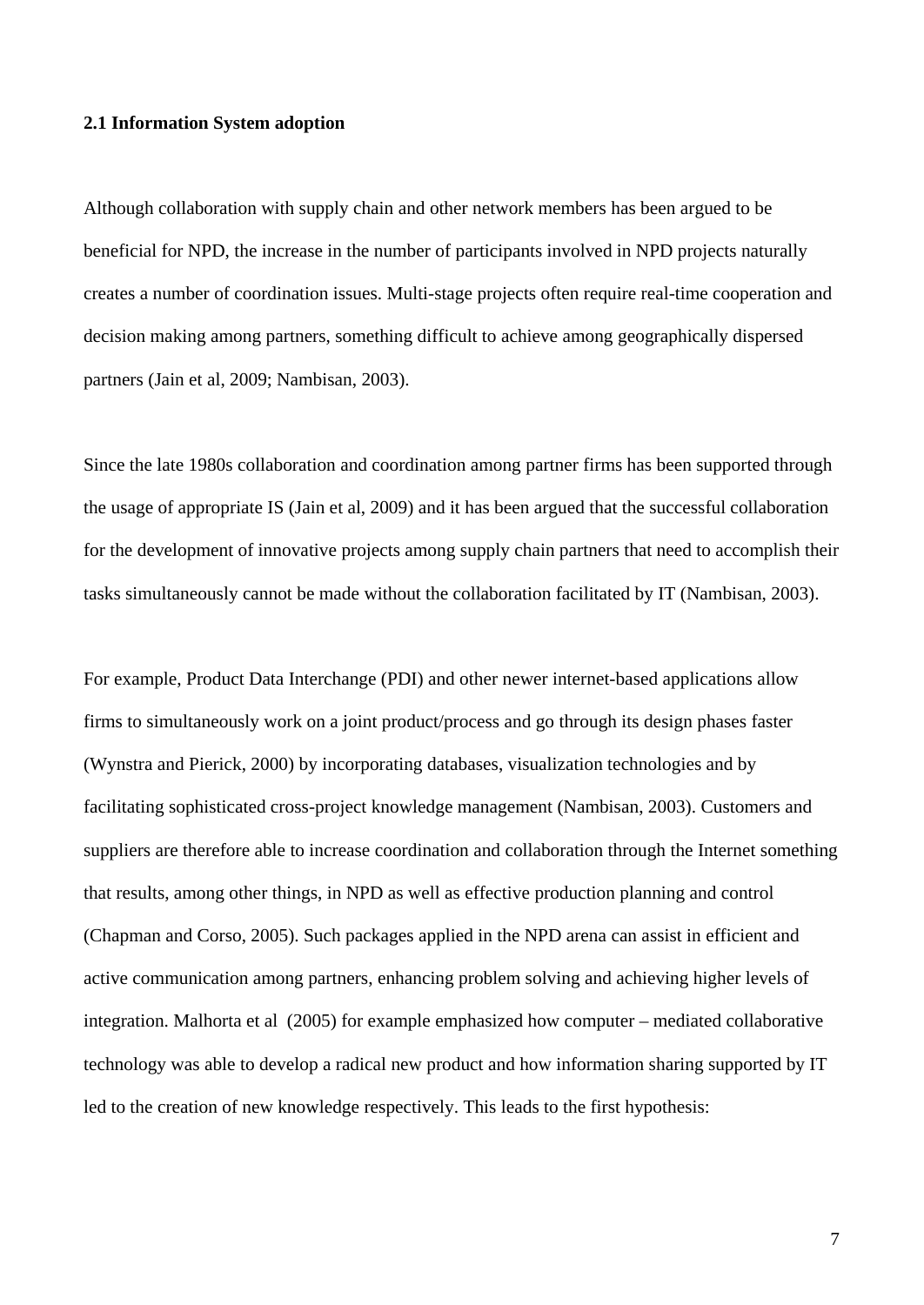*Hypothesis 1: 'The adoption of information systems capable of supporting information sharing will have a positive effect on supply chain and network integration as well as the introduction of an innovative product and process'.*

#### **2.2 Cross-functional Integration**

Although NPD originated from the R&D department, the process is now viewed as one that involves the effective communication between a number of internal departments (Ulrich and Eppinger, 2000). More specifically, the adoption of a structure that supports cross-functional interaction especially between the design/engineering, marketing and R&D departments is perceived to be vital for the development of a commercially successful innovative product (Bailetti and Litva, 1995; Nambisan, 2003; Feller et al 2005). Those organizational departments share responsibilities for identifying market opportunities, understanding customer needs and finding the balance between engineering design and the identified customer needs. This means that sufficient interaction needs to exist between those three departments in order for the design and R&D departments to successfully incorporate the information produced in regards to customer, production and design requirements (Bailetti and Litva, 1995). In order to achieve the above the firm needs to adopt a more flat and flexible structure that supports effective interaction (Stroeken, 2000).

A flat and flexible structure has also been associated with the creation of external collaborative linkages. Flat organizational structures have been found to assist in the formation of cross-functional teams and subsequent cross-functional integration (Duclos et al, 2003). In turn, internal crossfunctional integration and information sharing, is perceived to be a critical antecedent and be conducive to external integration (Koufteros et al, 2005).

8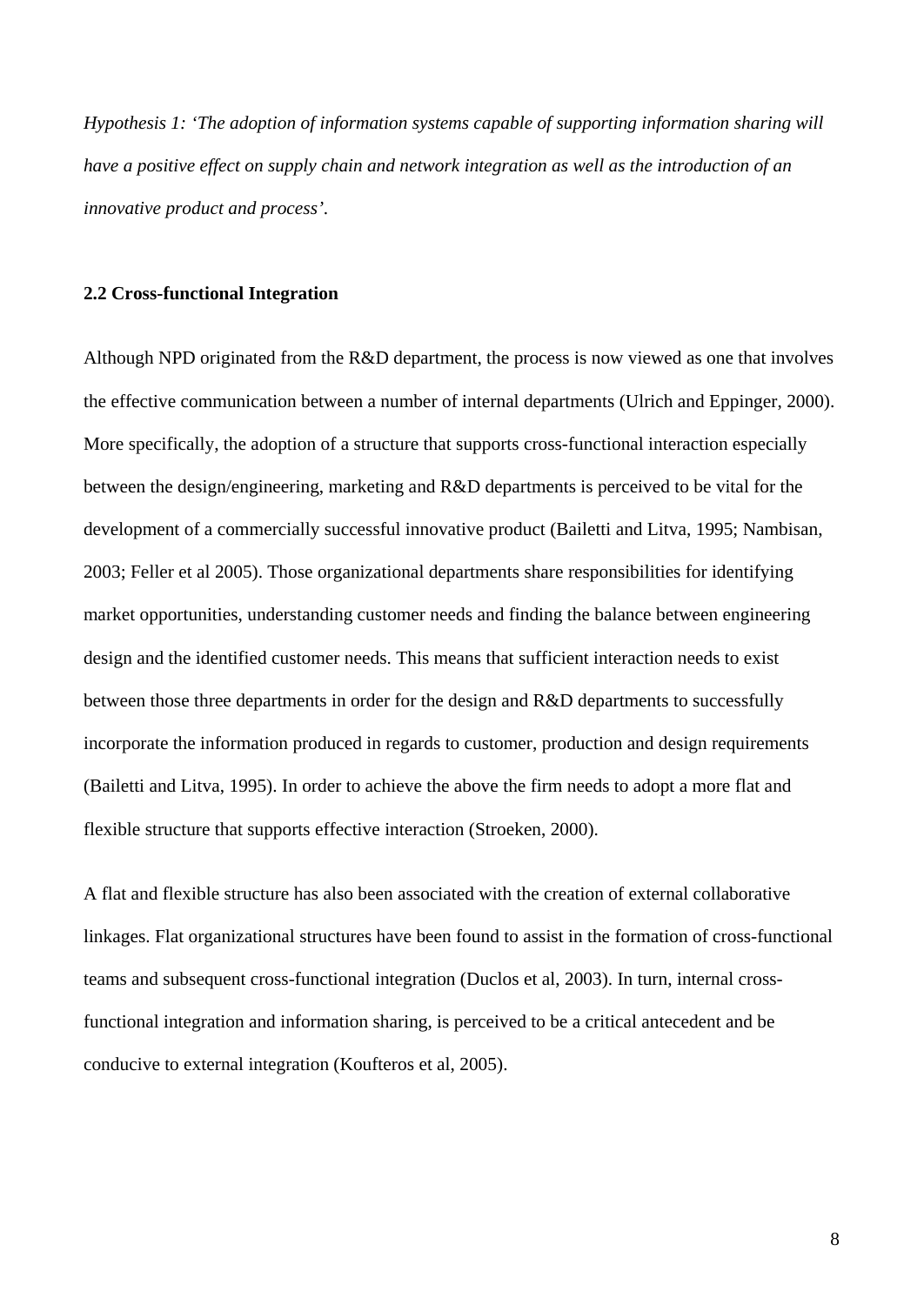In order for a firm to achieve cross-functional integration, the literature suggests that linkages between departments are most often created with the usage of cross-functional teams, i.e. specialists from different departments come together to share information and make, for example, joint product and process decisions (Koufteros et al 2005). Often the goal of those cross-functional teams is to expand integrated internal processes beyond the borders of the firm by including representatives of suppliers and/or customers. This is as once internal cross-functional integration occurs within a firm, actors of such a firm are more likely to recognize that the logic that drives internal integration is also relevant and can be extended to integration and collaboration with external parties, and that in order for a supply chain to be more effective external integration is also required (Koufteros et al, 2005; Verdecho et al, 2009). Once internal cross-functional integration exists and cross-functional teams are in place, internal integrated processes can therefore be extended along a supply chain, achieving a higher level of external integration (Vichery, 2003). As argued, the adoption of a flat structure is the prerequisite of the above. Therefore:

*Hypothesis 2: 'The adoption of a structure that supports cross-functional integration among a firm's departments will have a positive effect on supply chain and network integration as well as the introduction of an innovative product and process'.*

## **2.3 Cooperation/information sharing with supply chain members**

The often early involvement of suppliers in the design and development process of a new product is an approach that many firms are adopting in an attempt to gain competitive advantage (Furlan et al 2006). Such collaboration can involve simple consultation on design specifications all the way to giving suppliers full responsibility for improvements on the design of parts they are providing (Wynstra and Pierick, 2000; Petersen et al 2003). Suppliers can contribute to a firm's innovative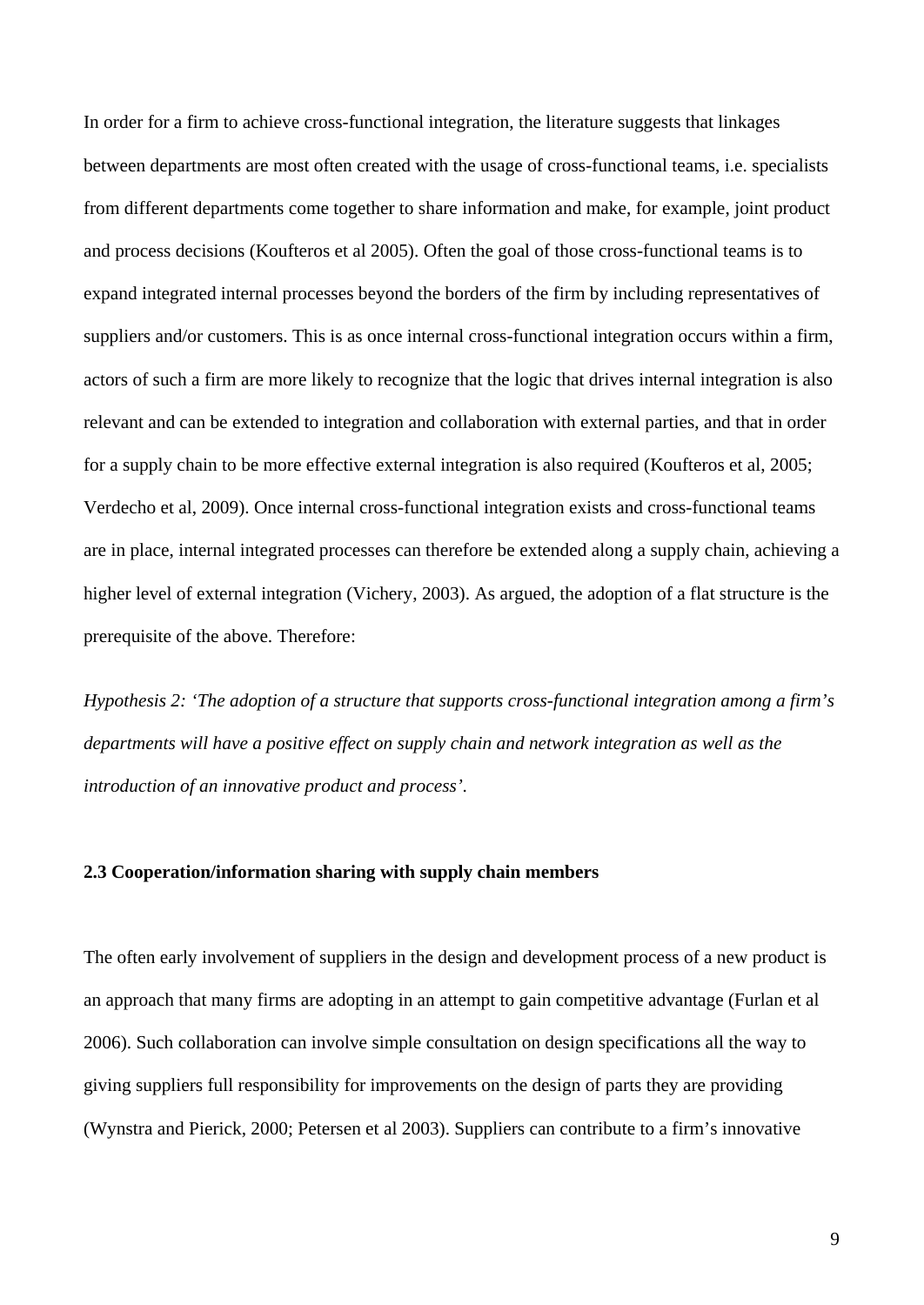efforts in a number of ways such as by: (1) absorbing some of the R&D costs the buying firm would have to normally undertake; (2) transferring information, ideas and expertise on new technology and its applications; and (3) assisting in identifying potential problems and resolving them early (Ragatz et al 2002).

The integration of customer requirements into a product's design specifications is perceived to be the most important task in order for a firm to gain sustainable competitive advantage especially when the product and the technology involved is dynamic and complex (Bailetti and Litva, 1995; Bonney et al, 2007). Existing customers can be an excellent source of information, suggesting areas of new product activity which are either not being provided at all by the firm, or are currently being provided only by competitors (Ganotakis and Love, forthcoming). In general it is believed that customers can contribute to a variety of activities that can lead to the creation of a commercially successful product such as product conceptualization/ideation as well as product design, development and testing (Nambisan, 2003). Lack of customer insight was found by Bonney et al (2007) to be one of the main barriers to successful innovation.

*Hypothesis 3 'Information sourcing from supply chain members will have a positive effect on the introduction of innovative products/processes'.*

## **2.4 Cooperation/Information sharing with competitors and universities**

Observing what competitors do is an obvious tactic for many business firms, and can be an important source of ideas for new and improved products. The main benefits of horizontal collaboration include complementing product development efforts, sharing the cost and risk of a project and the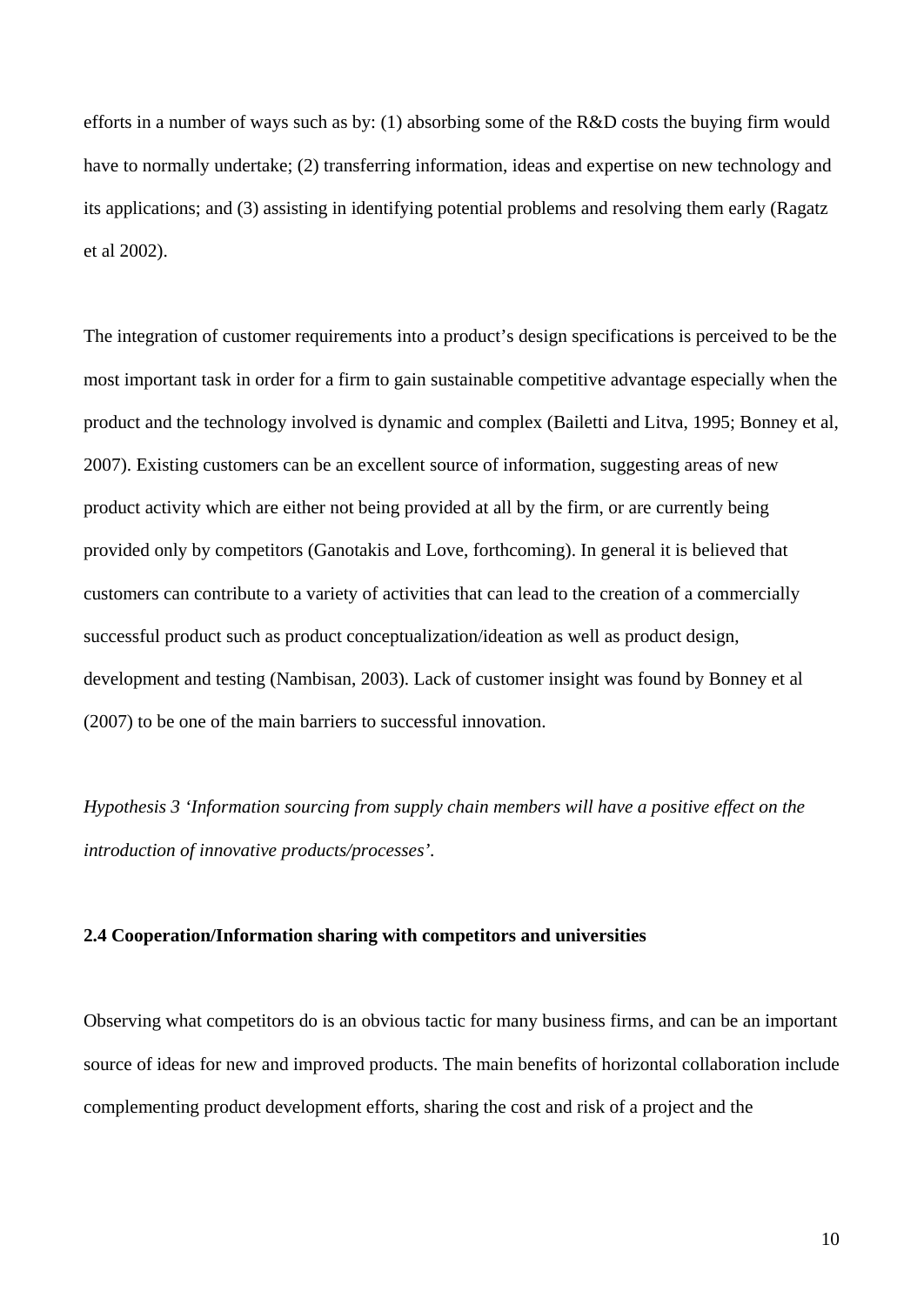transferring of embedded technology and tacit knowledge (Freel, 2000). Leiponen (2005) for example found that radically innovative products are often introduced by firms that engage in information sourcing and collaboration particularly with customers and competitors. Similarly Hughes and Wood (2000) found a positive effect of interaction with competitors and the introduction of innovative products.

Allowance is also made for the influence of linkages with research institutes and universities. An enormous literature exists, much of it US-based (e.g. Mansfield 1995), all suggesting a strong positive link between university R&D and innovation levels in different industries. By collaborating with universities firms can receive technical consulting, upgrade their research capabilities, undertake research in new fields and acquire new technology something that can have a direct impact on new product development and patent registration (Santoro, 2000). Therefore:

*Hypothesis 4: 'Information sourcing from universities/research institutes or competitors will have a positive effect on the introduction of innovative products/processes'.* 

## **2.5 Internal to the firm resources/characteristics**

Apart from the adoption of information systems and that of an appropriate structure a number of other internal to the firm variables have been suggested by the literature to affect external collaboration and a firm's innovative activity. More specifically how a firm's R&D effort, size, age, group membership, employee level of skills and training, export activity and governmental support affect both supply chain and network collaboration and a firm's innovative activity will be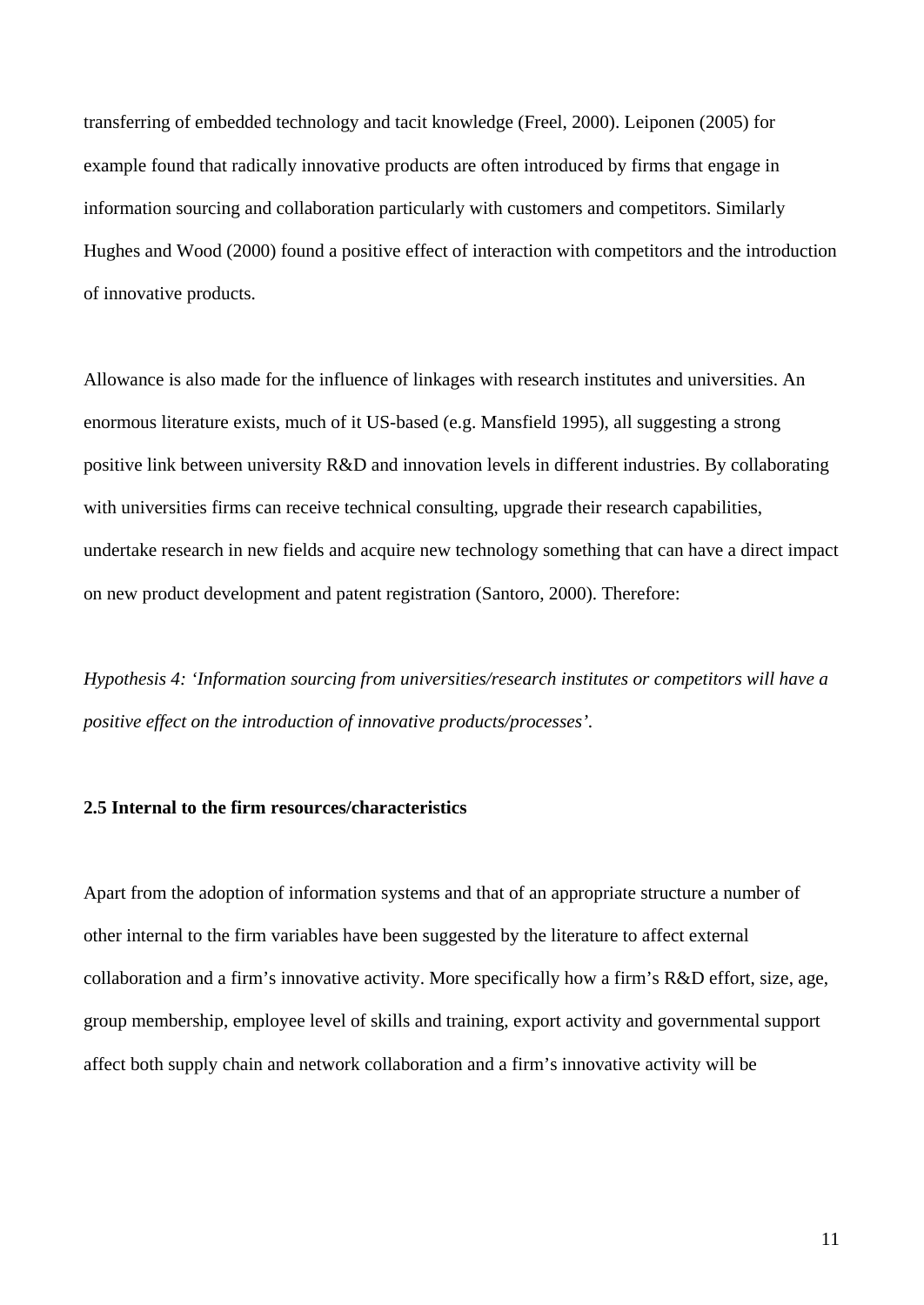investigated. For the case of a firm's innovative activity a variable capturing whether a firm has adopted a niche market strategy will also be added.

Internal R&D first of all has been found to not only contribute directly to both product and process innovation, but to also enhance a firm's ability of effectively combining externally acquired knowledge and using it in order to successfully introduce new products/processes (Roper et al, 2008). External R&D has generally been argued to serve as a complement for a firm's internal innovative effort, to be targeted for isolated or separable aspects of a firm's operations, not to be directly related to the development of new products but rather to that of new processes (Ganotakis and Love, forthcoming).

In regards to a firm's ability/willingness to collaborate with external parties it will be expected that firms with strong internal stocks of knowledge (that is larger firms, those that belong to a group and have higher levels of employee skills and training), are less likely to need to engage in external collaboration and information sourcing as it is more likely that they will be able to gather all the information required internally (Ganotakis and Love, forthcoming). On the other hand internal resources will be expected to have a positive effect on product and process innovation (Crepon et al 1998).

Governmental assistance received specifically for R&D will be expected to stimulate external information sourcing (Edquist, 2005) and the same will be expected for exporting firms (Ganotakis and Love, forthcoming). On the other hand governmental support will be expected to supplement existing internal resources and therefore enhance a firm's innovative effort, whilst exporting firms will also be considered to have higher chances of introducing an innovative product/process either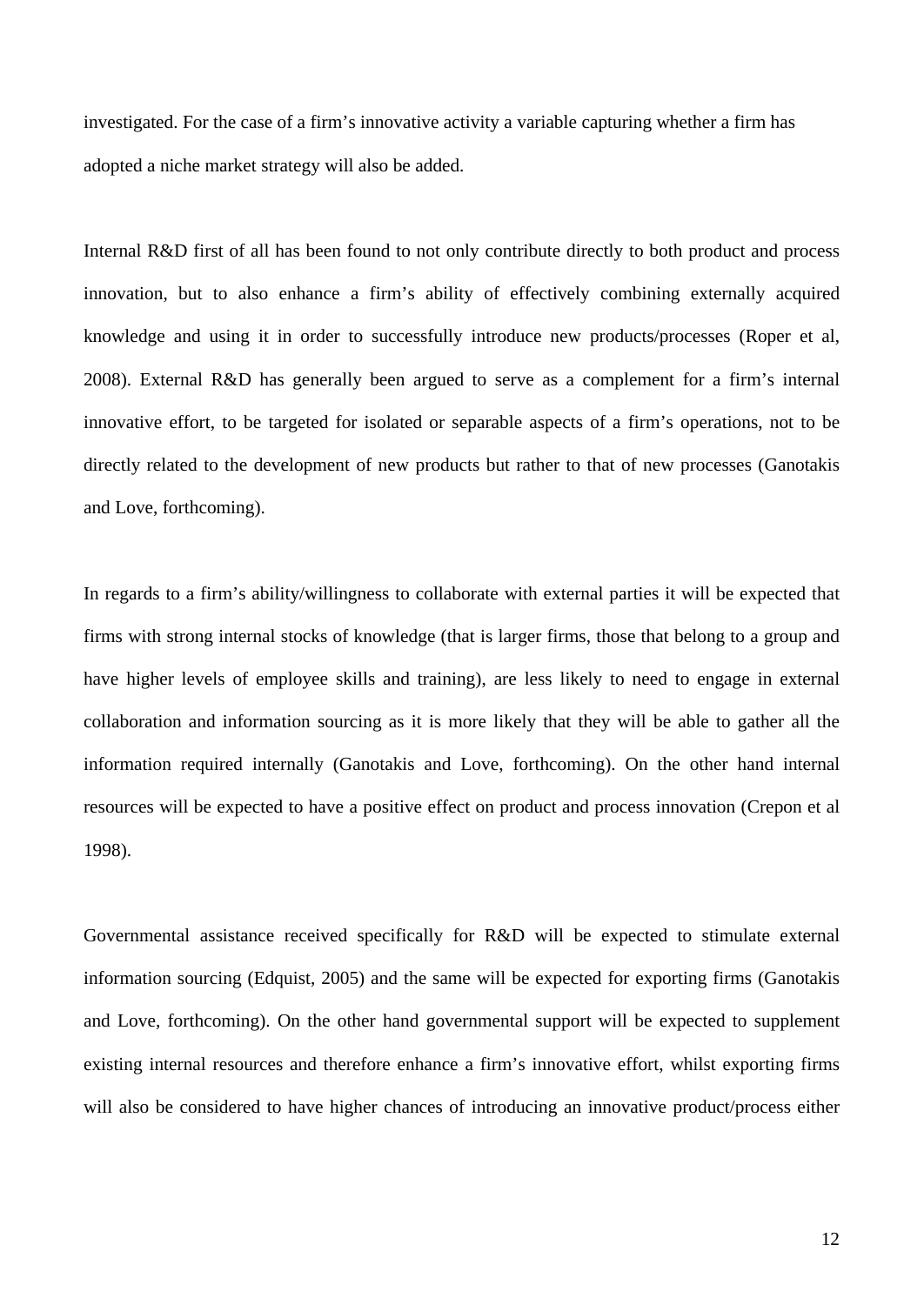through learning by exporting effects or due to increased foreign competition they will have to face (Roper and Hewitt-Dundas, 2005; Grossman and Helpman, 1991).

Whether a firm is following a niche market strategy has also been regarded to enhance its innovative effort (Cooper, 1994) and therefore it will also be included in this study. Finally older firms will be expected to be more risk averse, more satisfied with the current status quo and therefore less likely to innovate (Artz et al, 2010).

## **2.6 Complementarities between internal and external to the firm information sources**

The internal and external sources of information considered in this paper have been found in a number of studies to complement each other and the same will be expected in this study. For example it has been found that external R&D complements internal, information sourcing from customers complements that of suppliers and vice versa and both are complemented by information sourcing from competitors (see Roper et al, 2008 and Ganotakis and Love, forthcoming). Those complementarities are easily explained in the sense that as firms start to learn how to manage external relationships are obtaining economies of scope and can benefit more by extending their information sourcing activities.

#### **3. Data**

The data are derived from the  $2<sup>nd</sup>$  Taiwanese Industry Innovation Survey (TIIS) carried out by the Taiwanese government between 2007 and 2009 for firms operating in the manufacturing sectors. The sample for this survey was randomly and proportionally selected from the population of firms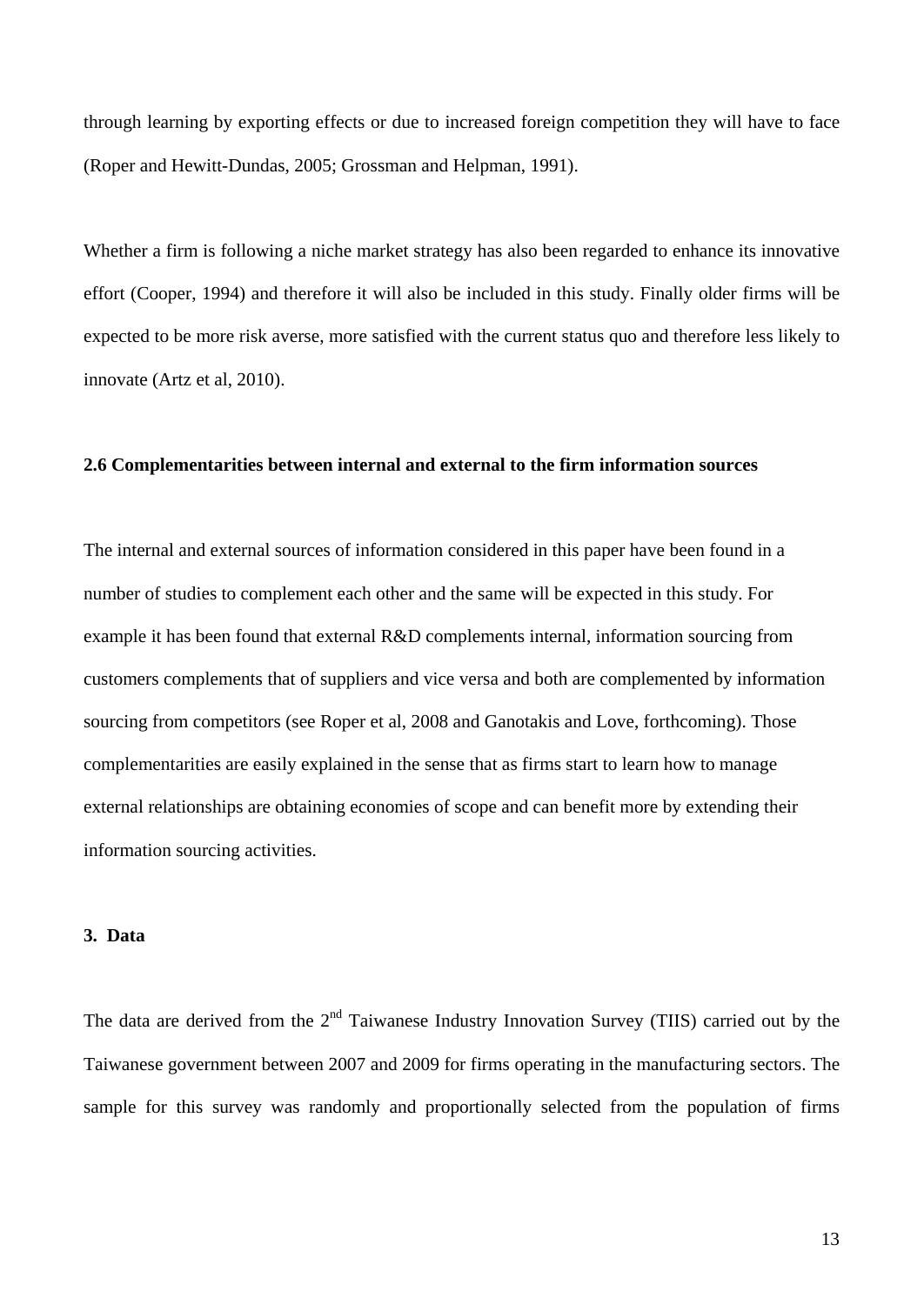operating in all manufacturing industries as these were identified by the Taiwanese government's Industry, Commerce and Service Census, something that allows for results to be generalized to the wider population of targeted firms. The survey's derived sample includes 4563 manufacturing firms; however this paper focuses specifically on 910 high-tech firms.

In this paper the selection of high-tech sectors was based on the definition provided by the Taiwanese ministry of economic affairs (2001). The two criteria used to identify those sectors include R&D intensity and the proportion of employees in R&D activities. By applying those two criteria the following sectors were identified as high tech and are also considered as such in this study: pharmaceuticals, chemicals, computers, medical and precision machinery, consumer electronics, communication electronics and machinery and transportation equipment.

A firm's innovative activity is measured by taking into account whether a firm had reported registering a patent, a design/copyright or whether a new/improved process for manufacturing or delivering products had been introduced. These variables have been used by a number of studies (e.g. Artz et al 2010; Roper and Hewitt-Dundas, 2011) as a way of capturing a firm's innovative effort, and specifically for the two intellectual property measures, a number of arguments exist as to the benefits and drawbacks of adopting them. Patents, for example, have been argued to be one of the best measures of a firm's innovative output and to encapsulate the proprietary and competitive dimension of a firm's technology as minimal standards of novelty, originality and potential use have to be fulfilled. They are also perceived to be an outcome of that part of the firm's innovative effort with a considerable expected commercial value as firms are more likely to patent inventions, given the high cost and effort of patenting, with the potential to be commercially exploited (Archibugi and Pianta, 1996; Artz et al, 2010).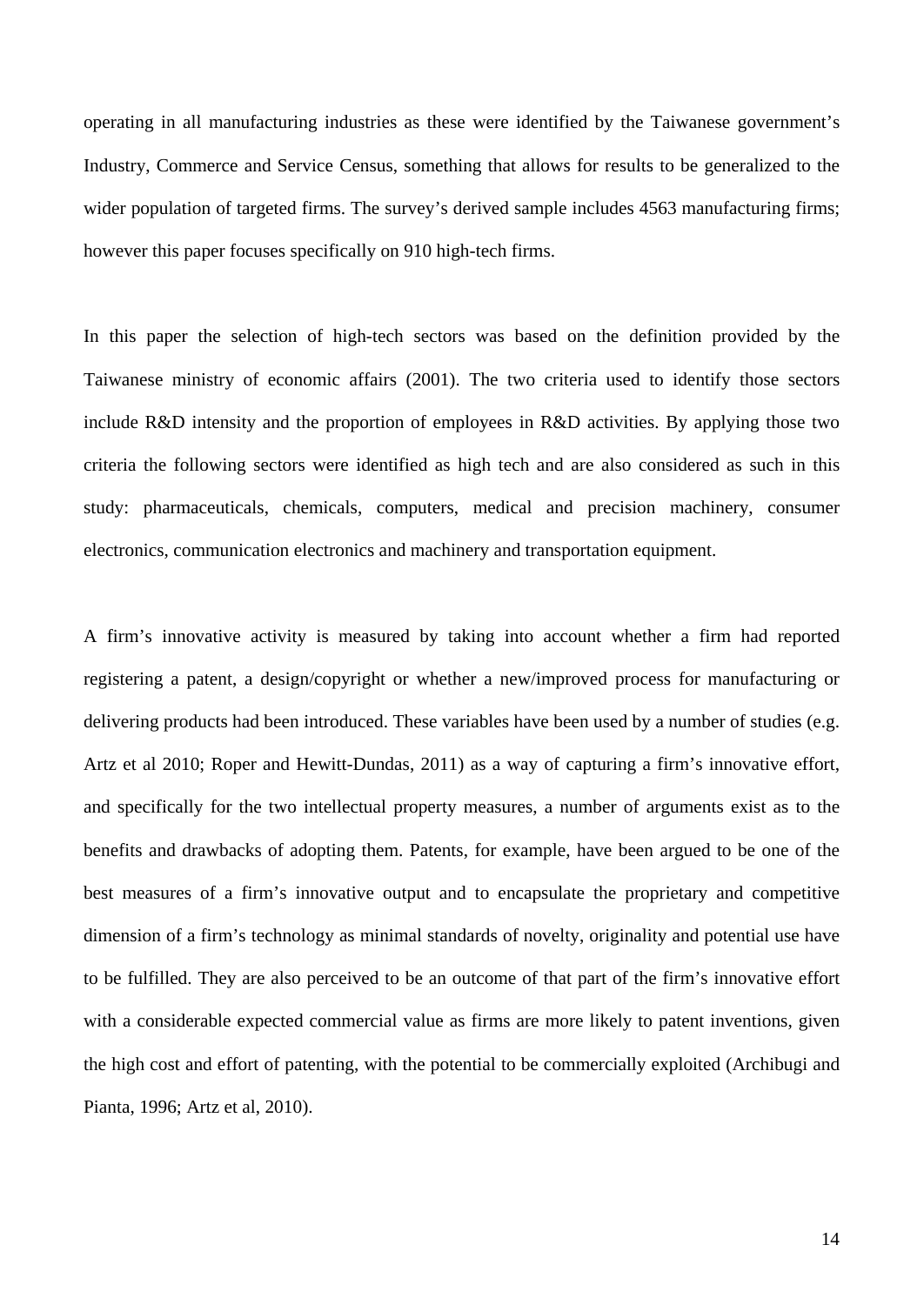Moreover a number of studies (e.g. Artz et al 2010) have found an association between patents and the introduction of innovative products, while Roper and Hewitt-Dundas (2011) found that an association exists only when the existence of patents is complemented with acquisition of technical knowledge from external sources. In conclusion, given the above arguments and evidence, we are confident that patents and copyrights/designs present reliable measures of a firm's innovative effort.

Table 1 provides a description of the variables used in the analysis, and shows descriptive statistics for the high tech sample as well as for the whole sample (including the high-tech sectors). For the case of the high-tech sample of firms and in regards to innovative activity, 56.9 % of the sampled firms had introduced an innovative process whereas 52.9 % had registered a patent and 45.71 % a design/copyright. The adoption of information systems capable of supporting the sharing of information/knowledge with external parties was measured in the survey by using a variable capturing the non adoption or the low, medium or high extent of usage of such an IS. For the purposes of econometric estimation this ordinal variable was recalculated, taking the value 1 where firms made high use of such an IS system and zero otherwise. The variable for diffusion of a structure that assists cross-functional integration was measured in a similar way. 17.58 % of firms had adopted an IS at the high level and 13 % reported that the extent of diffusion of such a structure was high. Finally 74.1 % and 70% of the high-tech firms were found to share information with customers and suppliers respectively.

#### **4. Method**

As firms can simultaneously select to share/obtain information from a variety of sources it is important to consider estimating the process of information sharing simultaneously and in this case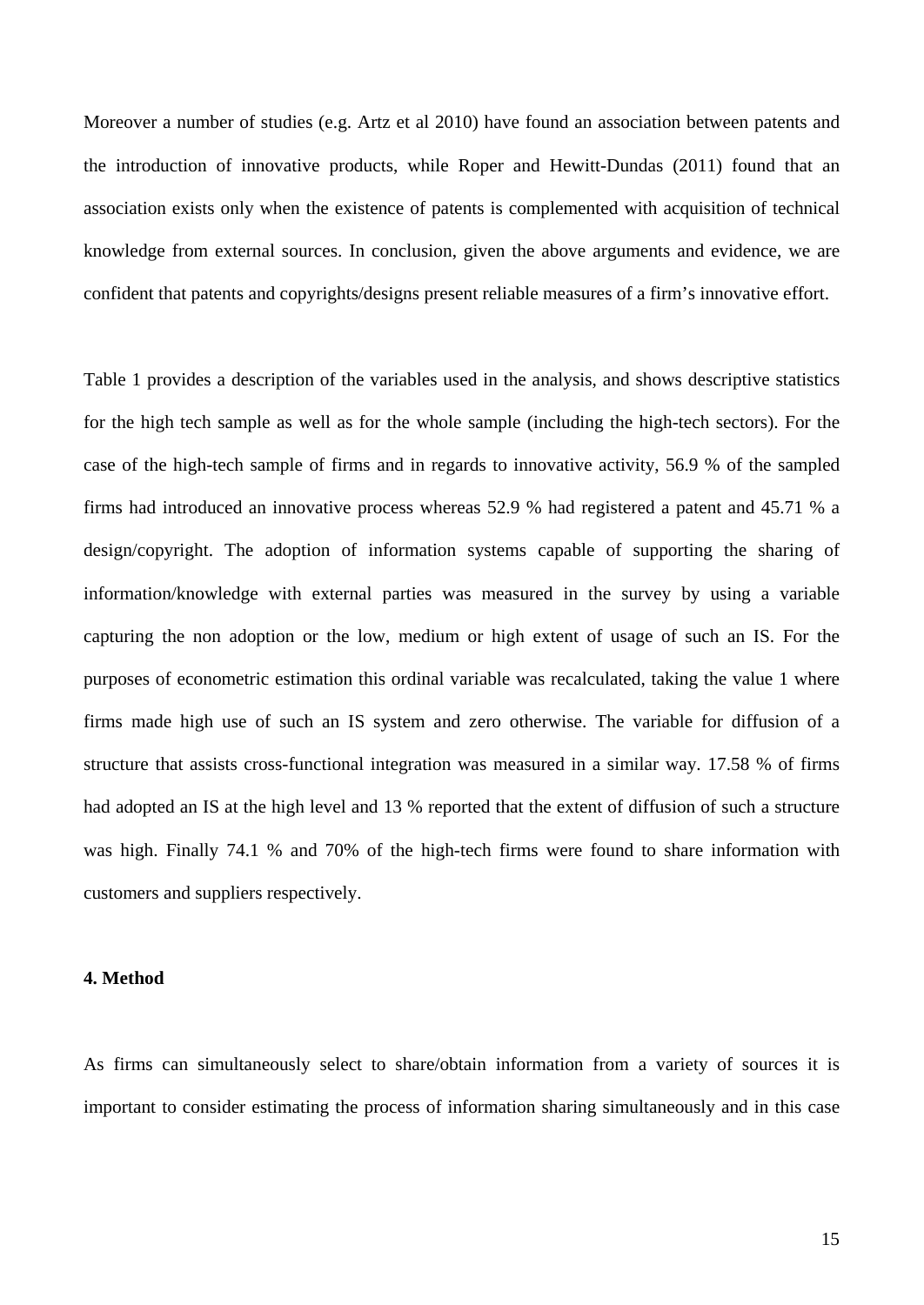the most efficient approach from an econometric point of view is the usage of a multivariate probit (MVP) model. However, as Greene (2005) notes, the statistical efficiency gains derived from the usage of a MVP are reduced in situations where the different equations consist of similar variables. This situation arises in the present paper as the variables that are used to predict each information sharing activity are similar, with the added dimension of investigating for simultaneity between the information sourcing activities. Second, in practice, the successful estimation of an MVP automatically places some limits on the degree of simultaneity which it is possible to include. In the present model this is particularly undesirable because a key area of interest is the complementary or substitute relationship between knowledge sourcing activities. Third, the derivation of marginal effects, which are important for understanding the innovation value chain, is less straightforward with MVP than with simpler modeling frameworks. Instead of using MVP a simpler approach is therefore adopted using six single equation probit models. This approach, while sacrificing some statistical efficiency, provides substantial gains in terms of the ability to reflect more fully the relationship between information sourcing activities and the ability to identify readily interpretable marginal effects. Therefore six equations will be estimated each one having as a dependent variable each of the following six variables: whether a firm shared information with (1) customers, (2) suppliers, (3) competitors (and other firms), (4) research institutes/universities and whether a firm carried out (5) internal and (6) external R&D.

In regards to the equations that investigate the determinants of a high tech firm's innovative activity as the dependent variables are again binary indicators (i.e. whether a firm has introduced a new process, and whether it has registered a patent or copyright/design) simple bivariate probit models will also be applied here. Marginal effects (i.e. the effect that an independent variable will have on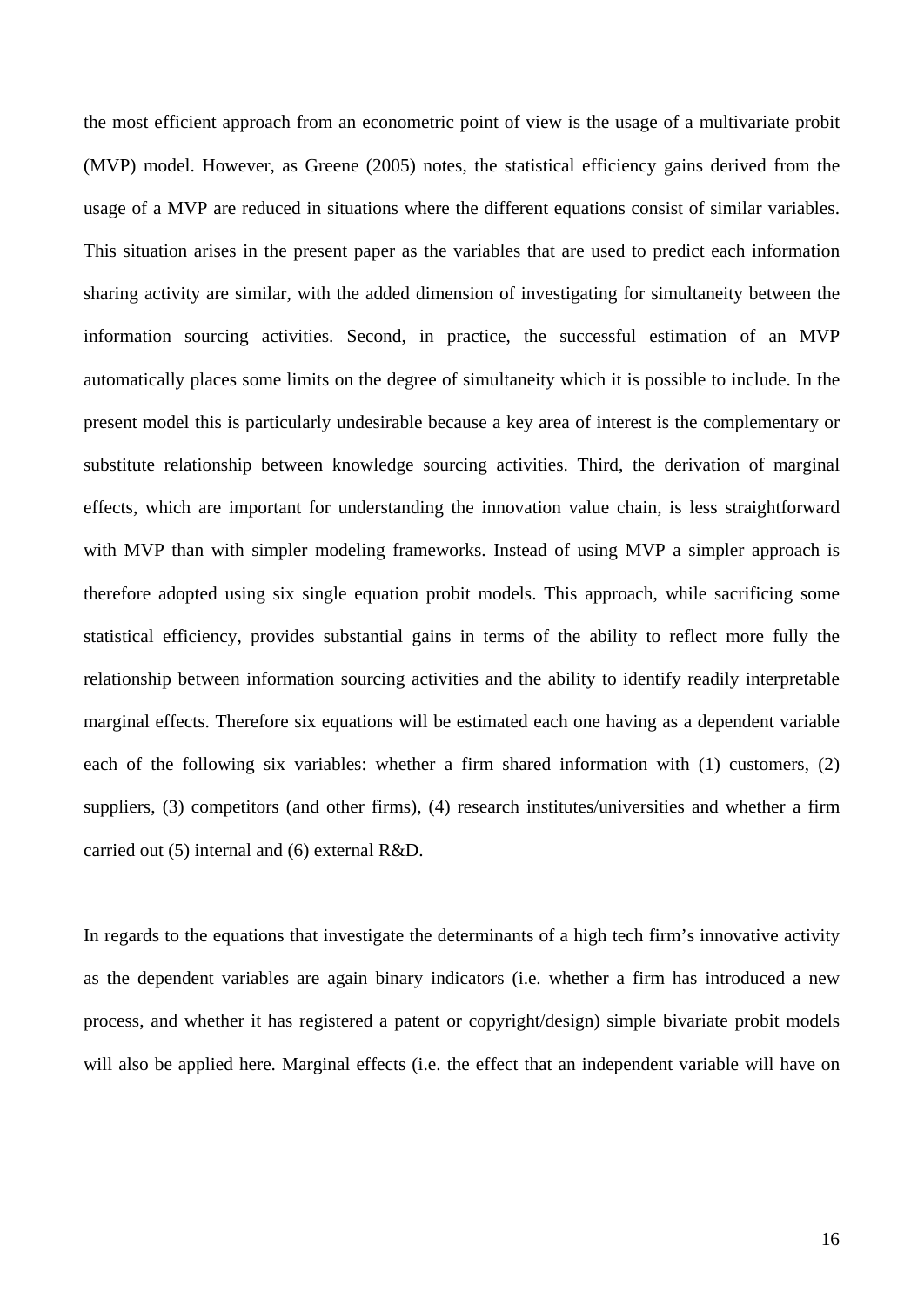the dependent in terms of increased or decreased probability that the dependent variable will occur) are reported throughout all models used.

#### **5. Results**

#### **5.1 Determinants of information sharing**

Starting with the results regarding information sharing, a number of issues are of interest at this stage. First whether (a) having adopted an IS that can support sharing/communicating information, knowledge and skills with other firms and (b) having adopted a structure that promotes cross functional integration within a firm, can both enhance communication across the supply chain as well with other extended network parties. Whilst investigating the above it will also be examined whether collaborating with external parties other than customers and suppliers and carrying out external and internal R&D increases or decreases the probability of a firm sharing information within a supply chain. An increase in the probability will indicate that carrying out internal and external R&D or collaborating with other external parties allows a firm to gain access to knowledge that complements that which can be drawn from within the supply chain, whereas a decrease will indicate that knowledge from those parties can serve as a substitute. Finally other factors that determine information sharing across the supply chain will also be considered.

Results (table 2) show that having adopted an IS that can support information sharing with external parties can significantly increase the probability of sharing information with suppliers but not with customers. On the other hand, having adopted an organizational structure that facilitates crossfunctional integration does not appear to assist in information sharing upstream or downstream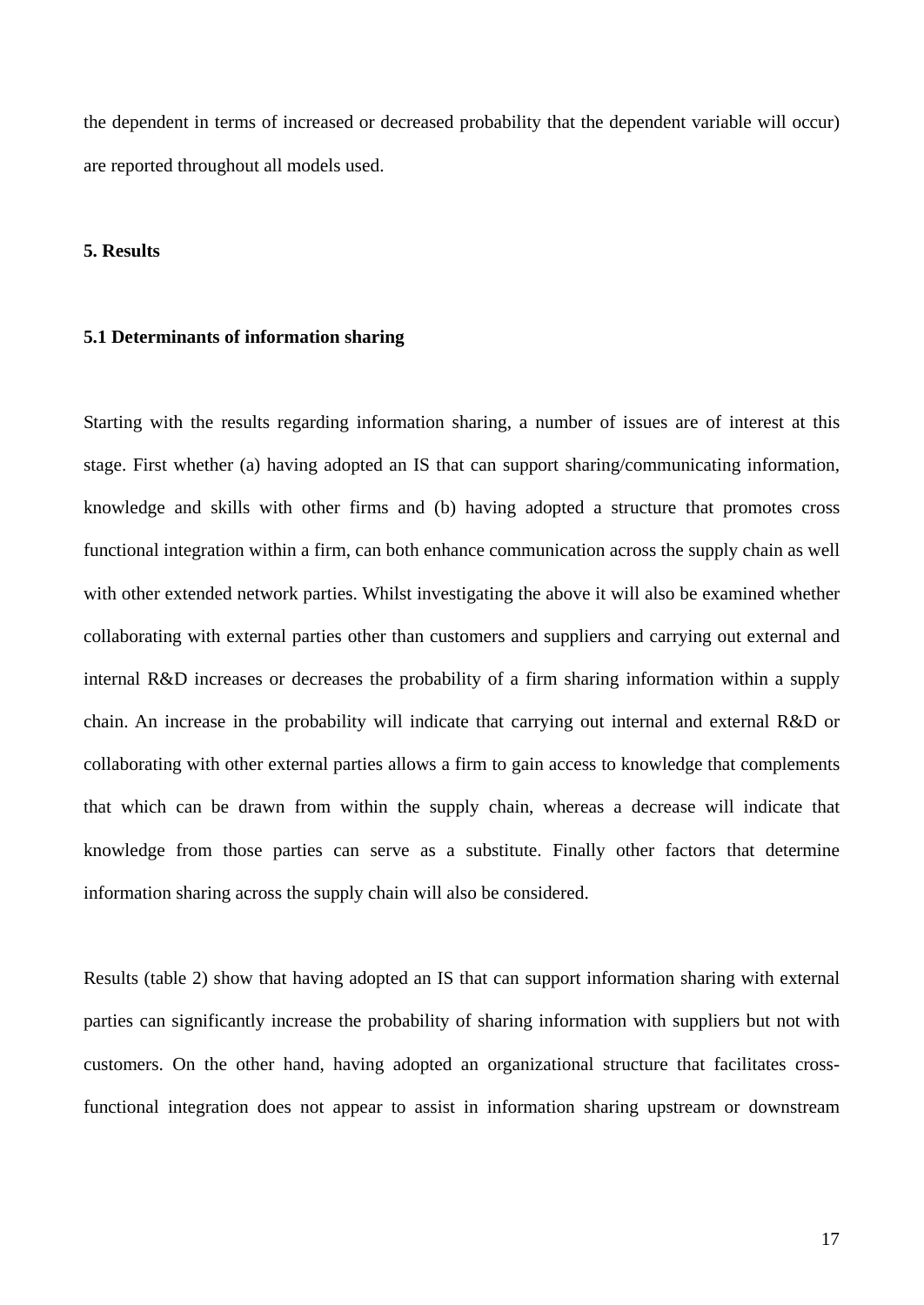within a supply chain. Moreover findings suggest that information sharing with customers also leads to information sharing with suppliers and vice versa, indicating that once firms have started to collaborate upstream or downstream in a supply chain they are more likely to be completely integrated within a supply chain in terms of information sharing. This also shows that information from customers complements information derived from suppliers (and vice versa) rather that substituting it, i.e. Taiwanese high tech firms draw and share different type of information for new product development from their customers than they do from their suppliers.

In regards to the relationship between customers, suppliers and other knowledge sources, interaction with competitors/other firms enhances the probability of information sharing with both customers and suppliers whereas interaction with universities/research institutes interacts with suppliers alone. Internal and external R&D appear to complement each other, and sourcing information from competitors/other companies complements internal R&D whereas information from universities complements only external R&D. The full network of relationships is portrayed in Figure 1. Numbers above arrows represent probabilities that using one source will lead to the usage of another.

In terms of the other determinants of information sharing, firms that have trained employees specifically for the introduction of an innovation are more likely to start sharing information with suppliers and carry out internal R&D. Firms that received governmental support for the introduction of an innovation are more likely to use those funds to outsource R&D in the expense as it seems of exchanging information with suppliers. Finally younger firms are more likely to carry out internal R&D whereas older are ones more likely to engage in information sharing with competitors/other companies. Larger firms are more likely to collaborate with research institutes/universities and carry out internal R&D however for the latter after a certain size the probability of carrying out R&D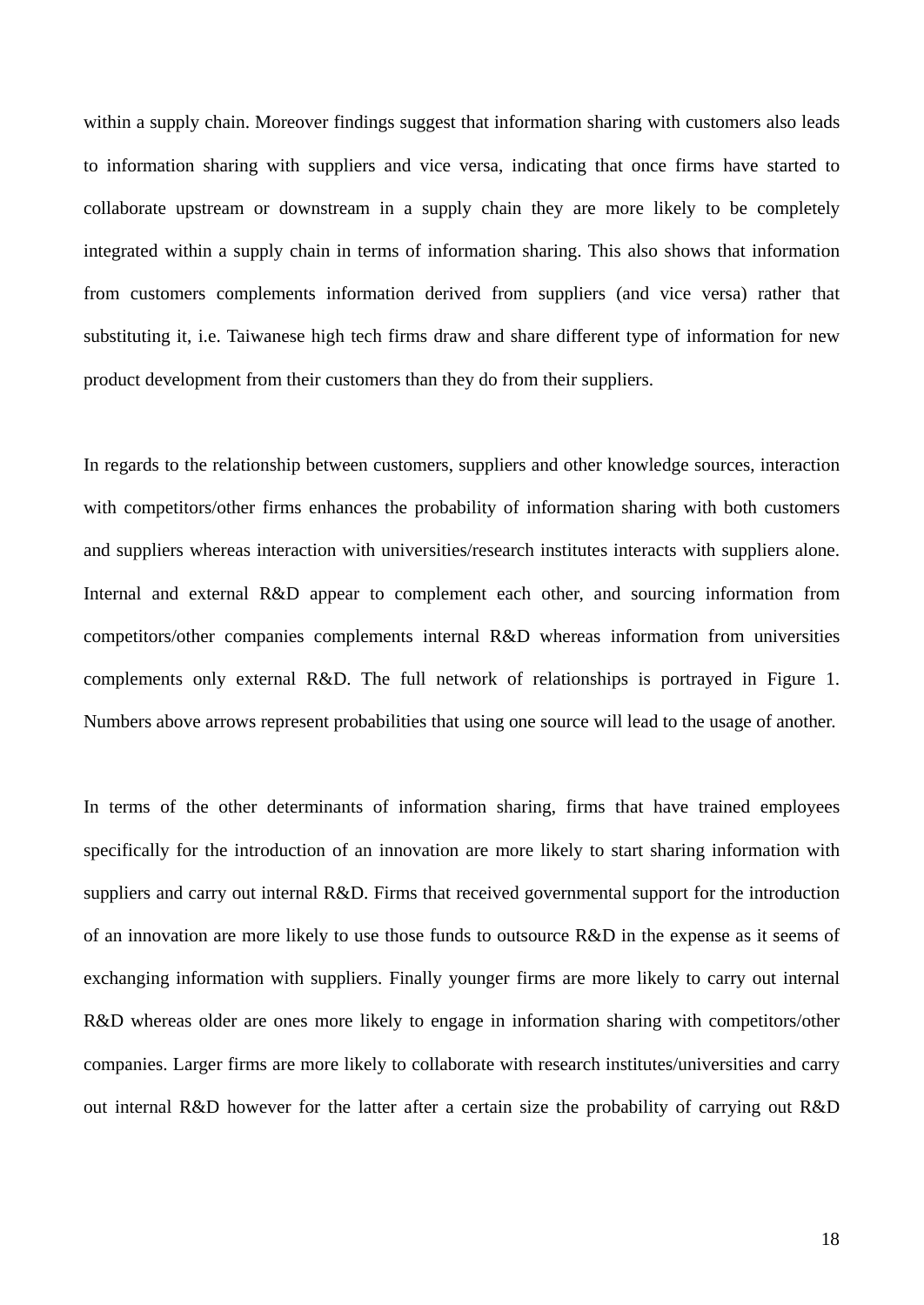decreases. Finally exporting firms are more likely to carry out internal R&D.

#### **5.2 Determinants of product innovation**

The next stage of the analysis investigates the transformation of information derived from internal and external sources into innovation output; in this case whether a firm has registered patents, designs/copyrights or whether a new process for the development or/and delivery of products has been introduced by the firm. Results are presented in table 3.

Information sourced from supply chain partners appears to be important for both patent and design/copyright registration; information sourcing from customers leads to the registration of patents (increase in probability by 9.43 %) whereas information from suppliers leads to the registration of designs/copyrights (increase in probability by 7.97 %). The adoption of information systems capable of supporting inter-firm communication and information sharing and the implementation of organizational structures that assist in intra-firm communication proved to be vital for the introduction of most forms of innovation. More specifically, both were found to increase the probability (IS by 8.35 % and structure by 8.34 %) of a firm introducing a new process for the development/delivery of products. Moreover the adoption of IS was found to also positively affect the probability of a firm registering a patent (9.46 %) and copyrights (11.95 %).

Internal R&D as well as information sourced from research institutes/universities was found to contribute to both patents and copyright/design registration whereas external R&D matters for the introduction of innovative processes. The relationships between information sources and innovative outputs can be observed in Figure 2. Numbers above arrows represent the increase in probability of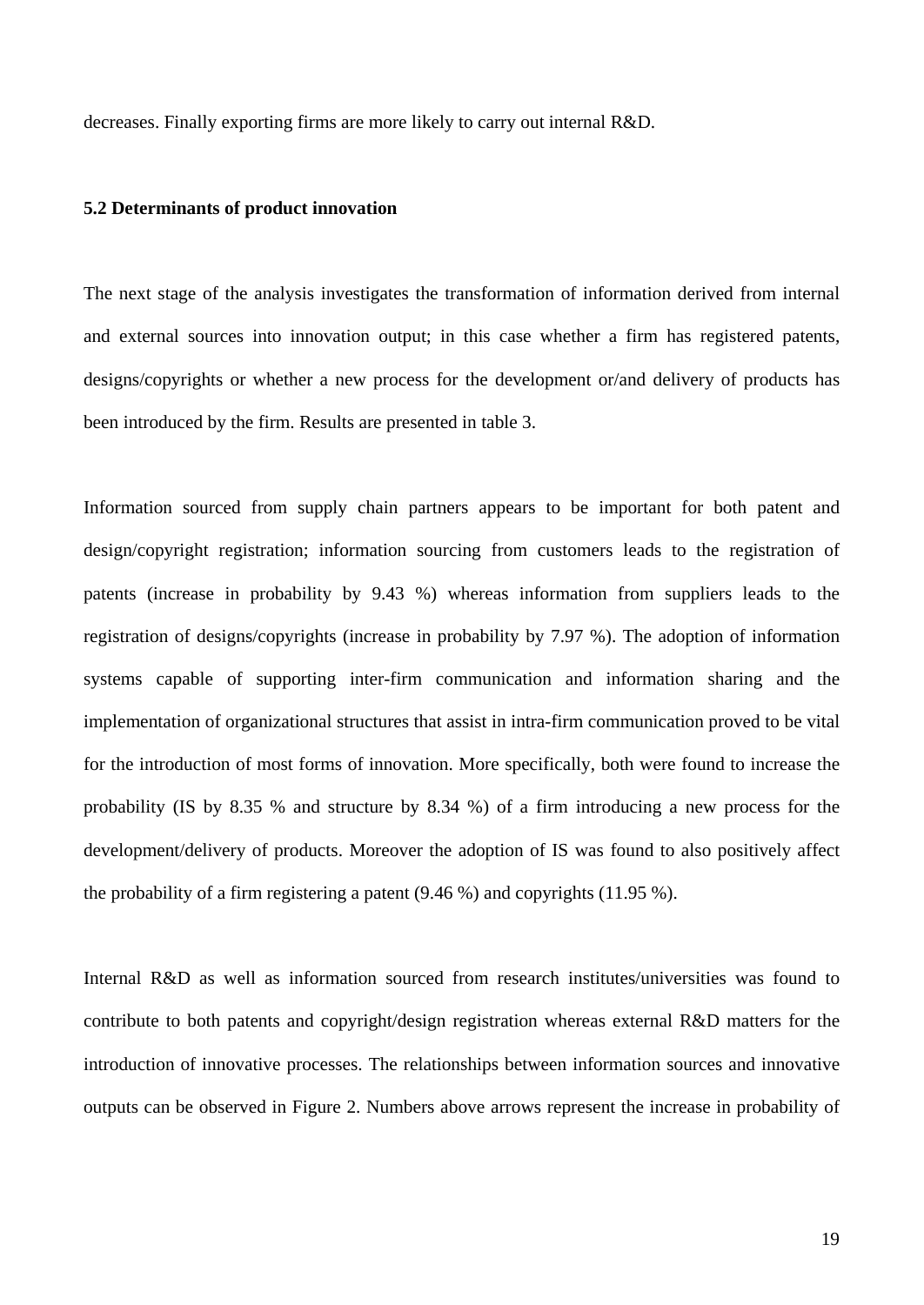having an innovation output for each information source. Moreover as universities have a direct effect on both intellectual property measures, and as information sourcing from suppliers increases the probability of collaborating with universities, it appears that information derived from suppliers apart from the direct effect it has on the probability of copyright registration it also indirectly influences both patent and copyright registration through universities.

In terms of the rest of the variables affecting innovation, older firms and firms that export or have adopted a niche market strategy are more likely to list a patent whereas firms that are members of a group are less likely to do so. Niche market strategy also increases the chances of registering a design/copyright as does a skilled workforce.

## **6. Discussion**

Hypothesis 1 is strongly supported by the results: the adoption of IS designed to assist effective information sharing among external to the firm parties was found to significantly increase the probability of a firm collaborating with suppliers, research institutes/universities but also to enhance the probability of carrying out internal R&D. IS adoption also appeared to directly influence all three measures of a firm's innovative output considered in this study, i.e. process innovation, patent and copyright registration. Results therefore agree with the suggestions of a number of researchers who argued that the adoption of appropriate IT is vital in order for a firm to be effectively integrated into a supply chain or wider network and in order for all the parties involved in that network to successfully coordinate their activities for the completion of a project that involves NPD or the introduction of an innovative process (Nambisan, 2003; Jain et al 2009).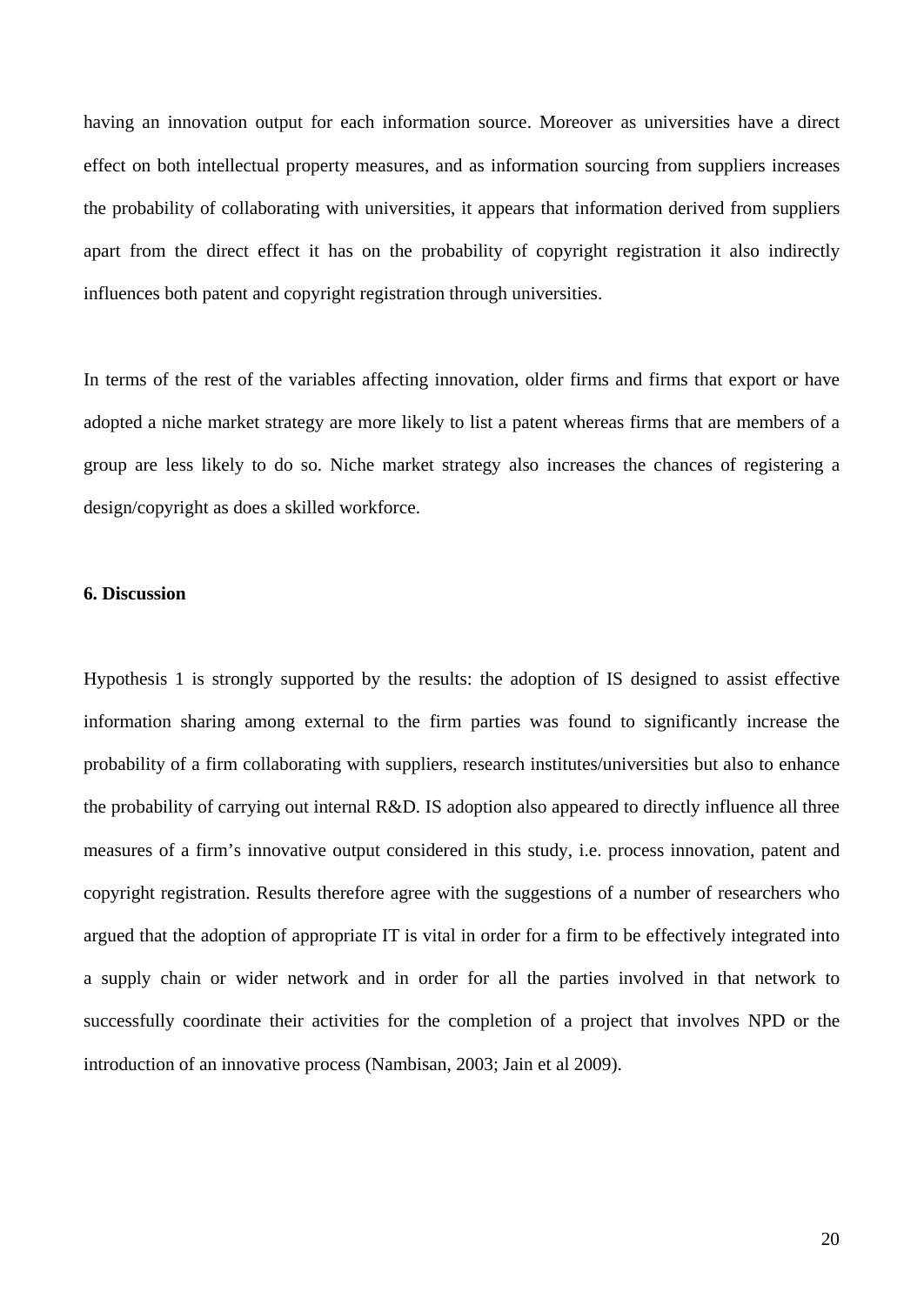On the other hand there is weak support for Hypothesis 2. Cross-functional integration was found to only increase the probability that a firm will introduce an innovative process and had no effect on external information integration or product innovation. It appears therefore that for Taiwanese hightech manufacturing firms inter-departmental communication is carried out mainly as a means to identify ways for improvement of functions and processes and less with communicating information that has to do with NPD. Although inter-departmental communication regarding the improvement of processes can enhance firm efficiency and reduce waste, the non-significant effect of this variable with either patent or design/copyright registration means that high-tech Taiwanese firms at the very least do not combine information regarding advancements in technology and/or design with customer preferences effectively, something that can have an adverse effect on the marketability of innovative products (Bailetti and Litva, 1995; Feller et al 2005).

Hypothesis 3 is partially supported: although collaboration with customers and suppliers increased the probability of patent and copyrights registration respectively, both those variables had no significant effect on process innovation. The fact that suppliers directly influenced design/copyright registration agrees with existing suggestions and findings (Wystra and Pierich, 2000; Ragatz, 2002; Petersen et al 2003; Rungtusanatham and Forza, 2005), that involvement of suppliers in the design process of a product, either through simple consultation or full responsibility for the design of a specific part of the product, is more likely to lead to a product that delivers greater value to the customer. On the other hand it contradicts earlier evidence that firms collaborate with their suppliers mainly for process rather than product improvement (e.g. Wong, 1992). The finding that collaboration with customers increases the probability of patent registration is in line with studies that argue that information derived from customers can be a valuable source of product idea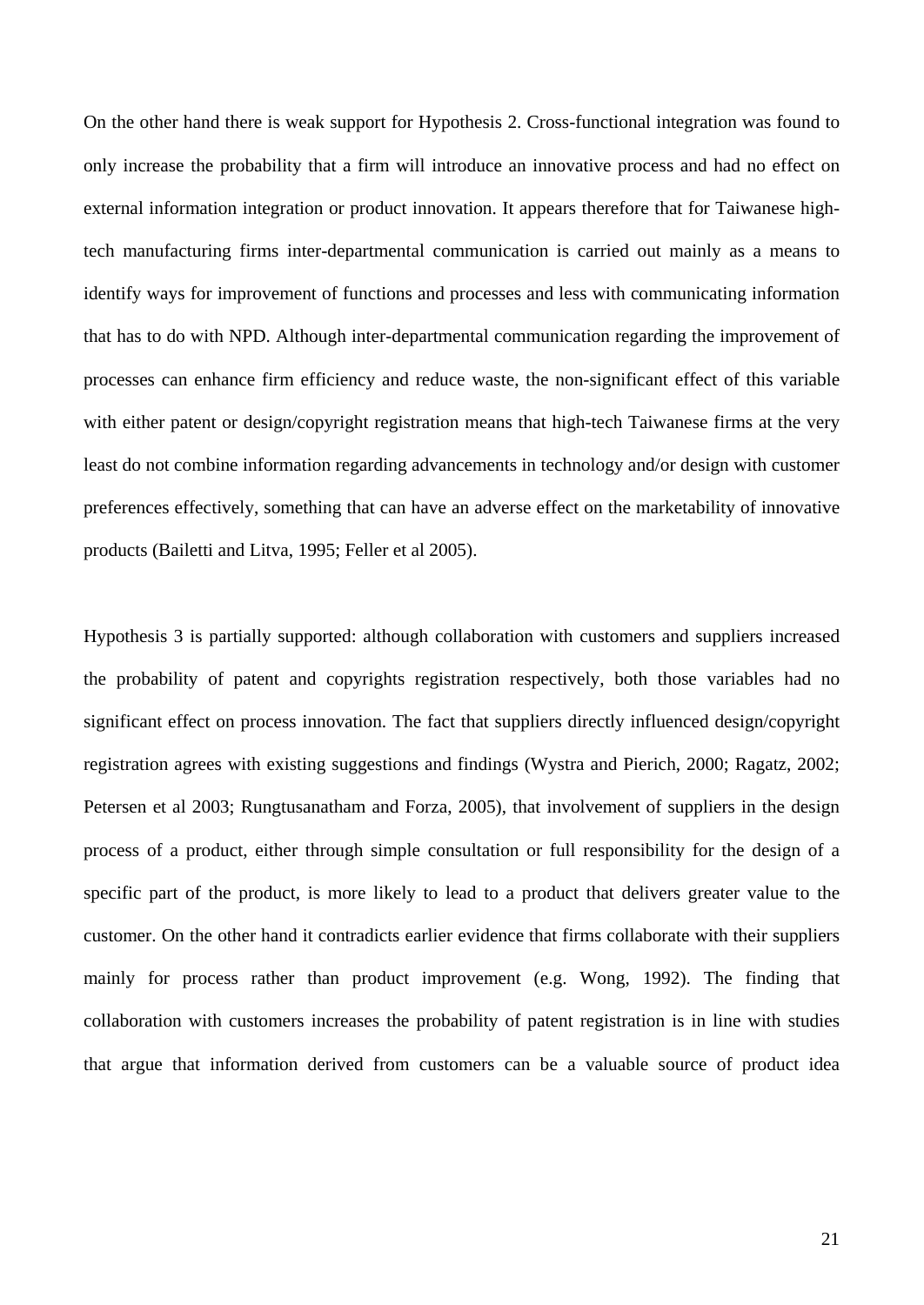generation and that customers can be instrumental in the research, development and testing of an innovative product (Nambisan, 2003).

Finally, partial support is also found for Hypothesis 4, as collaboration with research institutes/universities significantly affected both product innovation variables giving support to studies arguing in favour of such a relationship (Mansfield 1995; Santoro, 2000). Information sharing with competitors was not found to have a direct effect on any of the three innovation variables. However these direct effects from knowledge sourcing are not the whole story. In addition to their direct payoffs, firms' information sourcing activities may also be having an indirect effect through their complementarity with other knowledge sourcing activities (Table 2). For example, an indirect effect was indeed observed between collaboration with competitors and patent and design/copyright registration. Table 2 shows that if a firm shares information with competitors it is more likely that will also share information with suppliers, customers and is also be more likely to carry out internal R&D. As already mentioned supplier collaboration has a direct effect on design/copyright registration, customer collaboration on patent registration and internal R&D on both. It is evident therefore that although no direct effect between competitors and product innovation variables can be observed an indirect one through the aforementioned variables does exist. Similar results were observed in Ganotakis and Love (forthcoming).

#### **7. Conclusions**

The main aim of this paper was to provide evidence that can be generalised to the wider population of high-tech firms in an advanced developing economy in regards to (a) whether the adoption of information systems that support information sharing with supply-chain and other external network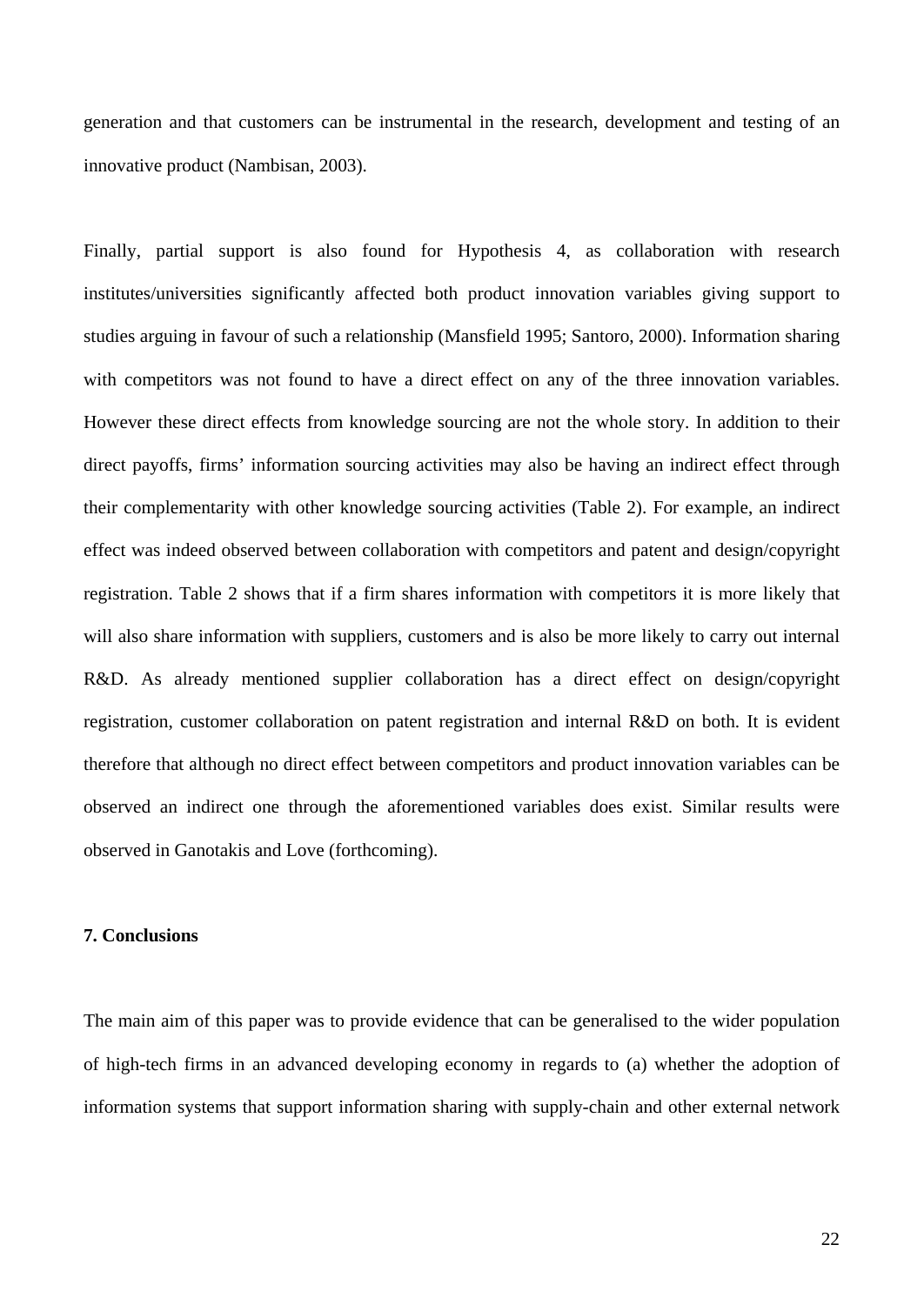parties and the adoption of a flat structure that allows cross-functional integration can enhance information integration among the firm and those parties, and (b) whether collaboration with the aforementioned parties leads to the introduction of innovative products or/and processes.

In order to achieve this, data from a high quality survey carried out by the Taiwanese government in 2009 were used, and appropriate econometric models were applied. The key findings are as follows. The adoption of information systems that enhance information sharing not only with members of the supply chain but other external parties is vital not only for the effective communication with suppliers and with wider network members, but their adoption also appears to have a direct effect across a firm's innovative effort. On the other hand the implementation of a flat structure that supports cross-functional integration appears to matter only for the introduction of an innovative process. Internal R&D effort appears to be essential for product innovation as is collaboration with customers and suppliers, with the latter having an effect on a product's design and the former on its overall features and functionality. External R&D appears to complement internal one and to be used mainly for the introduction of internal innovative processes. Collaboration with external research institutes/universities appears to also be important for NPD. Finally internal and external information sources appear to be complementary with each other, something consistent with earlier studies (e.g. Ganotakis and Love, forthcoming; Roper et al, 2008).

## **7.1 Implications**

The results have a number of managerial implications. First of all it appears that Taiwanese high-tech firms that want to develop a competitive advantage should not only invest in internal R&D but should also form collaborative agreements with both customers and suppliers and also when possible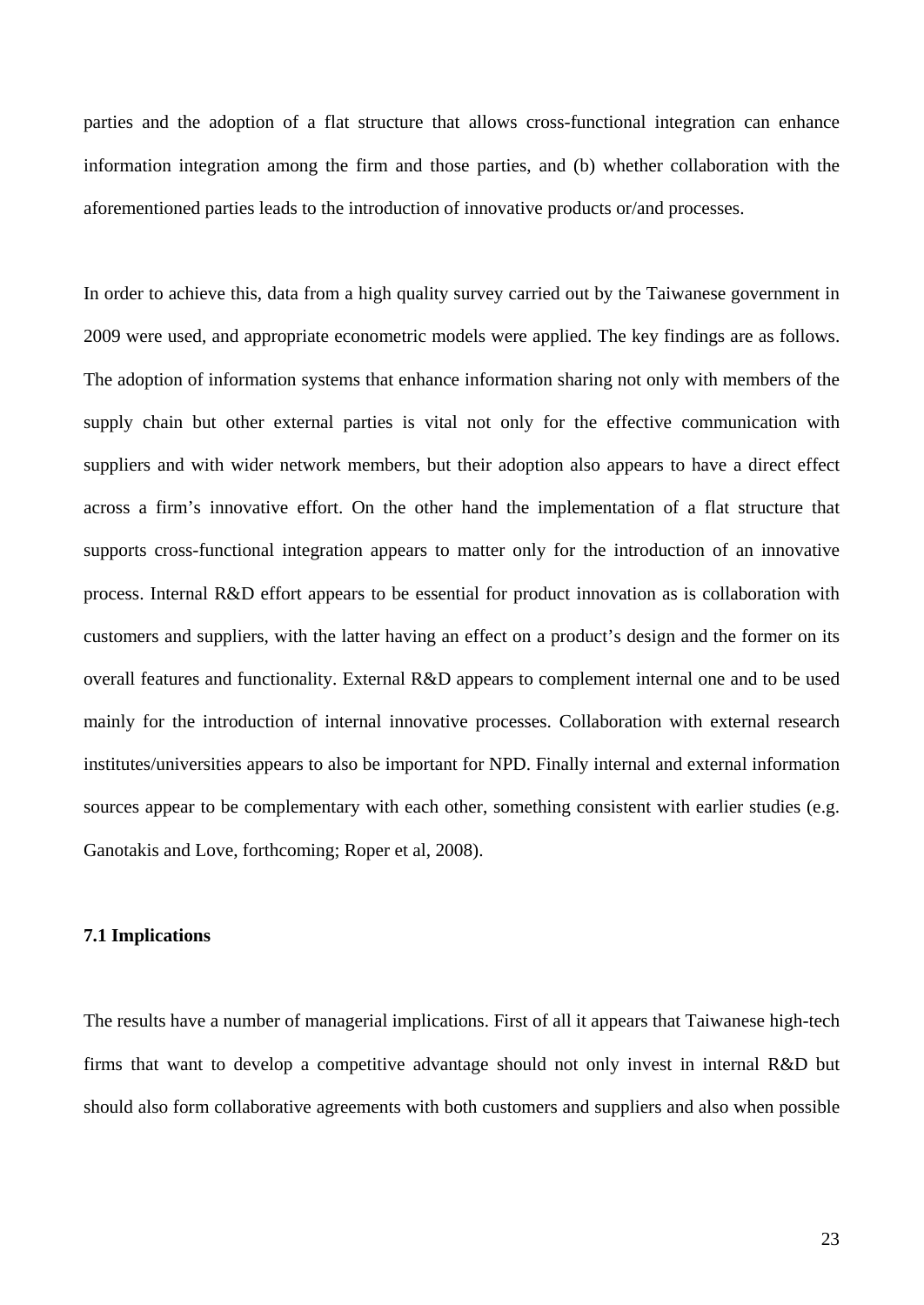with universities and external research institutes as they are proven here to be sources of complementary knowledge. Thus even where the direct outcomes of knowledge sourcing activities on innovation are insignificant, as in the case of external R&D on product innovation, their overall influence may still be positive due to a complementary relationship. For example, external R&D is complementary to internal R&D (see Table 2), suggesting that investment in external R&D can bring *indirect* innovation, even if external R&D involvement appears to directly influence only process development. Moreover in order for communication among supply chain members to be effective, information systems that can support information sharing for the purposes of product and process development need to be adopted. Flat organizational structures that support inter-functional information sharing are important for the introduction of process innovations.

## **7.2 Limitations and future research**

Our study does, of course, have a number of limitations that need to be acknowledged. Although the paper answers calls made by the research field for studies to be carried out that investigate the role of cross-functional integration and IS on supply chain integration and performance, and although its aim as described in the first paragraph of this section was achieved, the study would have further benefited from qualitative data that could have given more insight on the type of information communicated through IS with customers and suppliers, and the mechanisms that link crossfunctional collaboration with external collaboration and NPD. Moreover unfortunately the survey did not include further information on the type of IS adopted by the firm something that could have added more detail in the analysis and discussion. It is suggested therefore that studies that make usage of both high quality quantitative and qualitative information can further advance the field.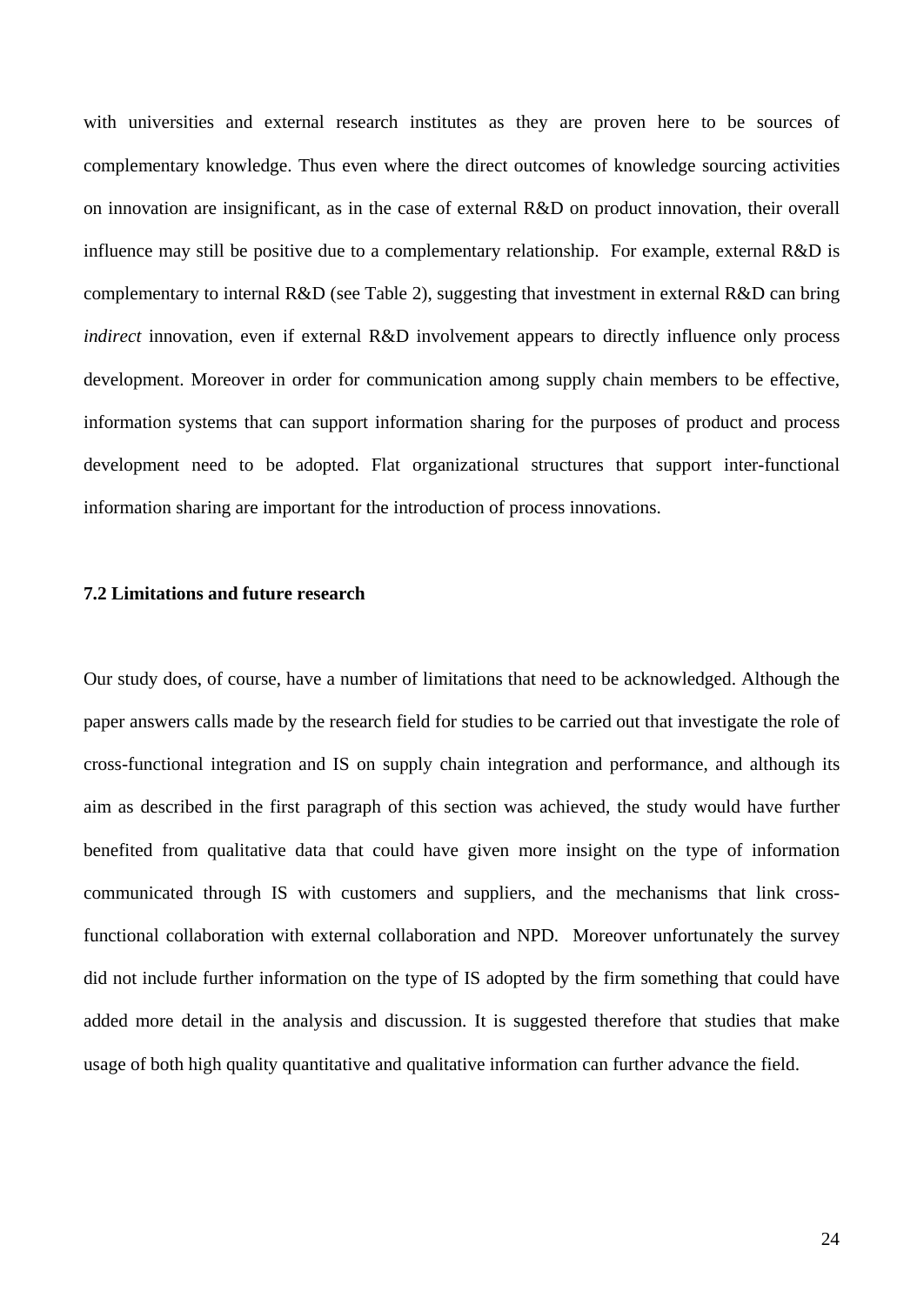#### **References**

- Archibugi, D. and Pianta, M., 1996. Measuring technological change through patents and innovation surveys. *Technovation*, 16, 451-468.
- Artz, K.W. Norman, P.M. Hatfield, D.E. and Cardinal, L.B., 2010. A longitudinal study of the impact of R&D, patents, and product innovation on firm performance. *Journal of Product Innovation Management*, 27, 725 - 740.
- Bailetti, A.J. and Litva, P.F., 1995. Integrating Customer Requirements into Product Designs. *Journal of Product Innovation Management*, 12, 3 – 15.
- Bonney, L. Clark, R. Collins, R. and Fearne, A., 2007. From serendipity to sustainable competitive advantage: insights from Houston's Farm and their journey of co-innovation. *Supply Chain Management: An International Journal*, 12, 395 – 399.
- Cooper, R.G., 1994. How new product strategies impact on performance. *Journal of Product Innovation Management*, 1, 5-18.
- Crépon, B. Duguet, E. and Mairesse, J., 1998. Research, Innovation and Productivity: An econometric analysis at the firm level. *Economics of Inovation and New Technology*, 7, 115-158.
- Chapman, R.L. and Corso, M., 2005. From continuous improvement to collaborative innovation: the next challenge in supply chain management. *Production Planning & Control*, 16, 339 – 344.
- Duclos, L.K. Vokukra, R.J. and Lummus, R.R., 2003. A conceptual model of supply chain flexibility. *Industrial management and data Systems*, 103, 446-456.
- Edquist, C., 2005. Systems of Innovation: Perspectives and challenges. *In*: J. Fagerberg, eds. *The Oxford Handbook of Innovation*. New York: Oxford University Press, 181-208.
- Feller, J. Hirvensalo, A. and Smeds, R., 2005. Inter-partner process learning in collaborative R&D a case study from the telecommunications industry. *Production Planning & Control*, 16, 388 – 395.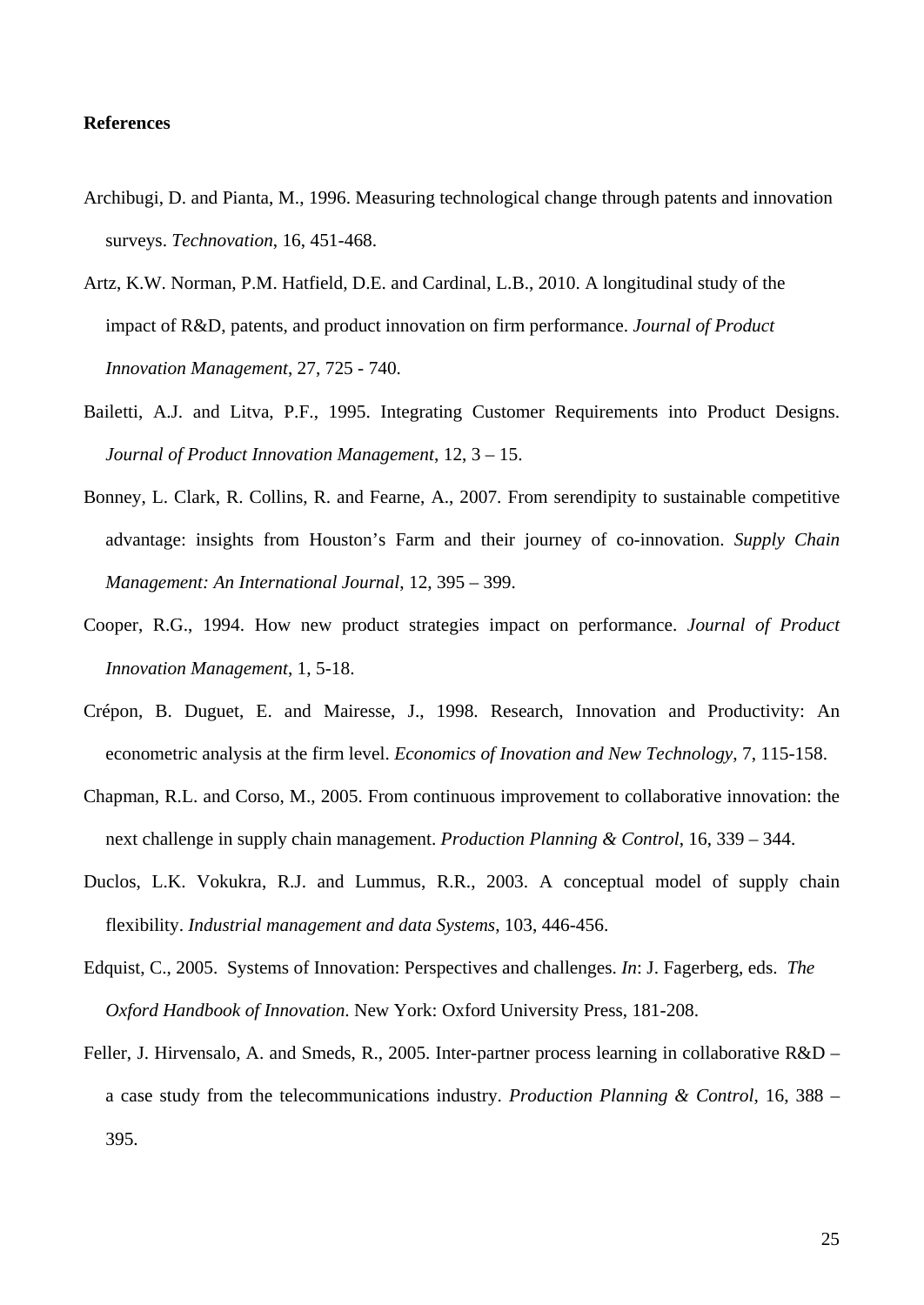- Freel, M., 2000. External linkages and product innovation in small manufacturing firms. *Entrepreneurship and Regional Development*, 12, 245 – 266.
- Furlan, A. Romano, P. and Camuffo, A., 2006. Customer-supplier integration forms in the airconditioning industry. *Journal of Manufacturing Technology Management*, 17, 633-655.
- Ganotakis, P. and Love, J.H., 2011. R&D, product innovation and exporting: evidence from UK new technology based firms. *Oxford Economic Papers*, 63, 279 – 306.
- Ganotakis, P. and Love, J.H., forthcoming. The innovation value chain in new technology based firms: Evidence from the UK. *Journal of Product Innovation Management*

Global Competitiveness Report., 2010. *World Economic Forum*. Geneva, Switzerland.

- Greene, W.H., 2005. *Econometric Analysis*. 5<sup>th</sup> ed. New Jersey: Prentice-Hall.
- Grossman, G. and Helpman, E., 1998. *Innovation and Growth in the World Economy*. Cambridge, MA: MIT Press.
- Hakansson, H. and Snehota, I., 1989. No business is an island. *Scandinavian Journal of Management*, 5, 187 – 200.
- Hansen, M.T. and Birkenshaw, J., 2007. The innovation value chain. *Harvard Business Review*, June, 121 – 130.
- Hughes, A. and Wood, E., 2000. Rethinking innovation comparisons between manufacturing and services: the experience of the CBR SME surveys in the UK. *In*: J.S. Metcalfe and I. Miles, eds. *Innovation Systems in the Service Economy. Measurement and Case Study Analysis*. Boston: Kluwer Academic Publishers, 105-124.
- Koufteros, X. Vonderembse, M. and Jayaram, J., 2005. Internal and external integration for product development: The contingency effects of uncertainty, equivocality, and platform strategy. *Decision Sciences*, 36, 97 – 133.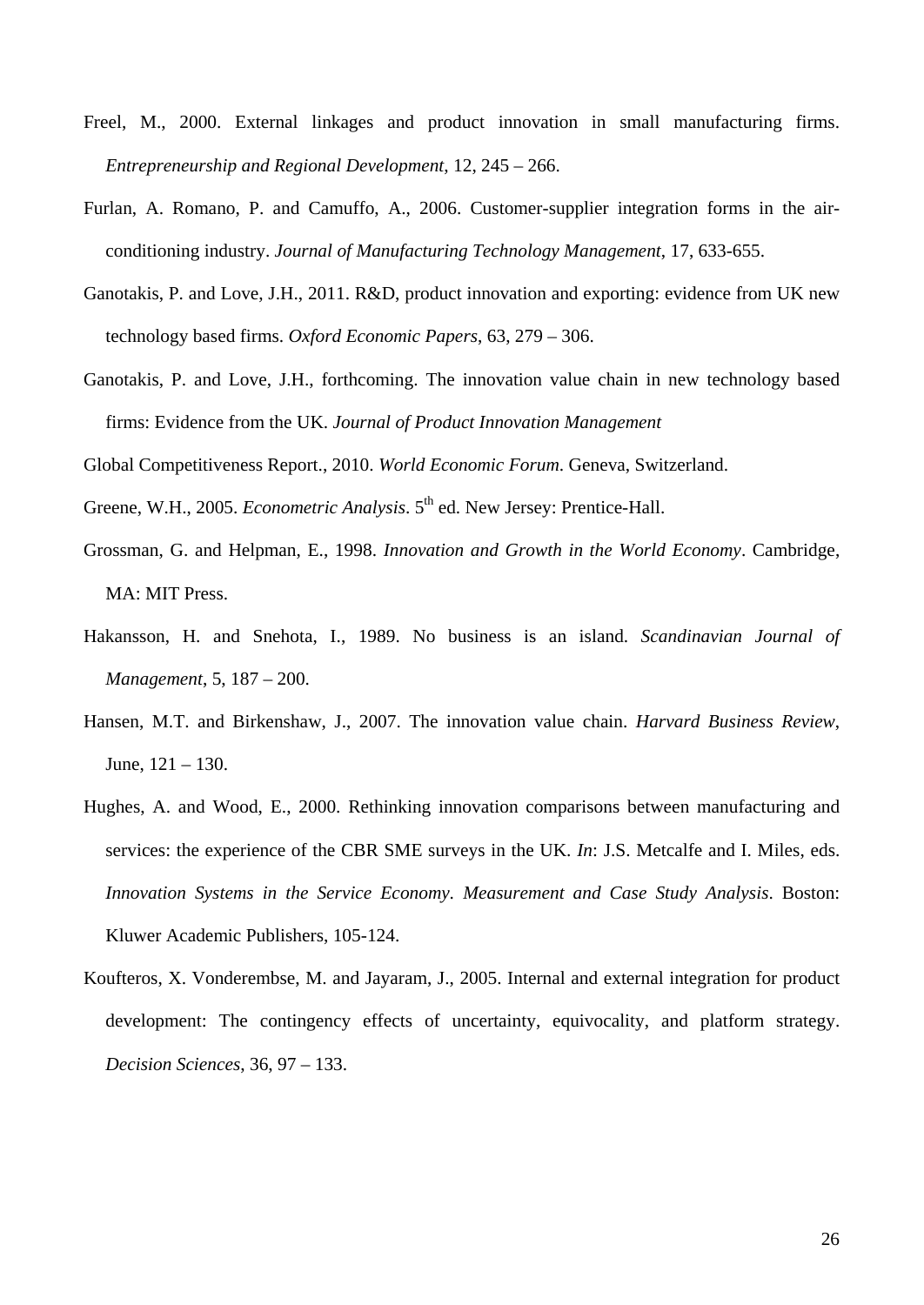- Leiponen, A., 2005. Organization of knowledge and innovation: The case of Finnish business services. *Industry and Innovation*, 12, 185-203.
- Malhotra, A. Gosain, S. and ElSawy, O.A., 2005. Absorptive capacity configurations in supply chains: gearing for partner-enabled market knowledge creation. *MIS Quarterly*, 29, 145 - 187.
- Mansfield, E., 1995. Academic research underlying industrial innovations: sources, characteristics and financing. *Review of Economics and Statistics*, 77, 55-65.
- Nambisan, S., 2003. Information Systems as a reference for New Product Development. *MIS Quarterly*, 27, 1 – 18.
- Vipul Jain, S. Wadhwa, S. and Deshmukh, S.G., 2009. Revisiting information systems to support a dynamic supply chain: issues and perspectives. *Production Planning & Control*, 20, 17-29.
- Petersen, K.J. Handfield, R.B. and Ragatz, G.L., 2003. A Model of supplier integration into new product development. *Journal of Product Innovation Management*, 20, 284 – 299.
- Pero, M. Abdelkafi, N. Sianesi, A. and Blecker, T., 2010. A framework for the alignment of new product development and supply chains. *Supply Chain Management: An International Journal*, 15, 115 – 128.
- Ragatz, G.L. Handfield, R.B. and Petersen, K.J., 2002. Benefits associated with supplier integration into new product development under conditions of technology uncertainty. *Journal of Business Research*, 55, 389 – 400.
- Roper, S. and Hewitt-Dundas, N., 2005. Measuring the Impact of Grant Support for Innovation: Panel Data Evidence for Irish Firms. *European Regional Science Association*, Amsterdam.
- Roper, S. Du, J. and Love, J.H., 2008. Modelling the innovation value chain. *Research Policy*, 37, 961-977.
- Roper, S. and Hewitt-Dundas, N., 2011. Path dependency and innovation: Evidence from matched patents and innovation panel data. *DRUID Conference*, Denmark.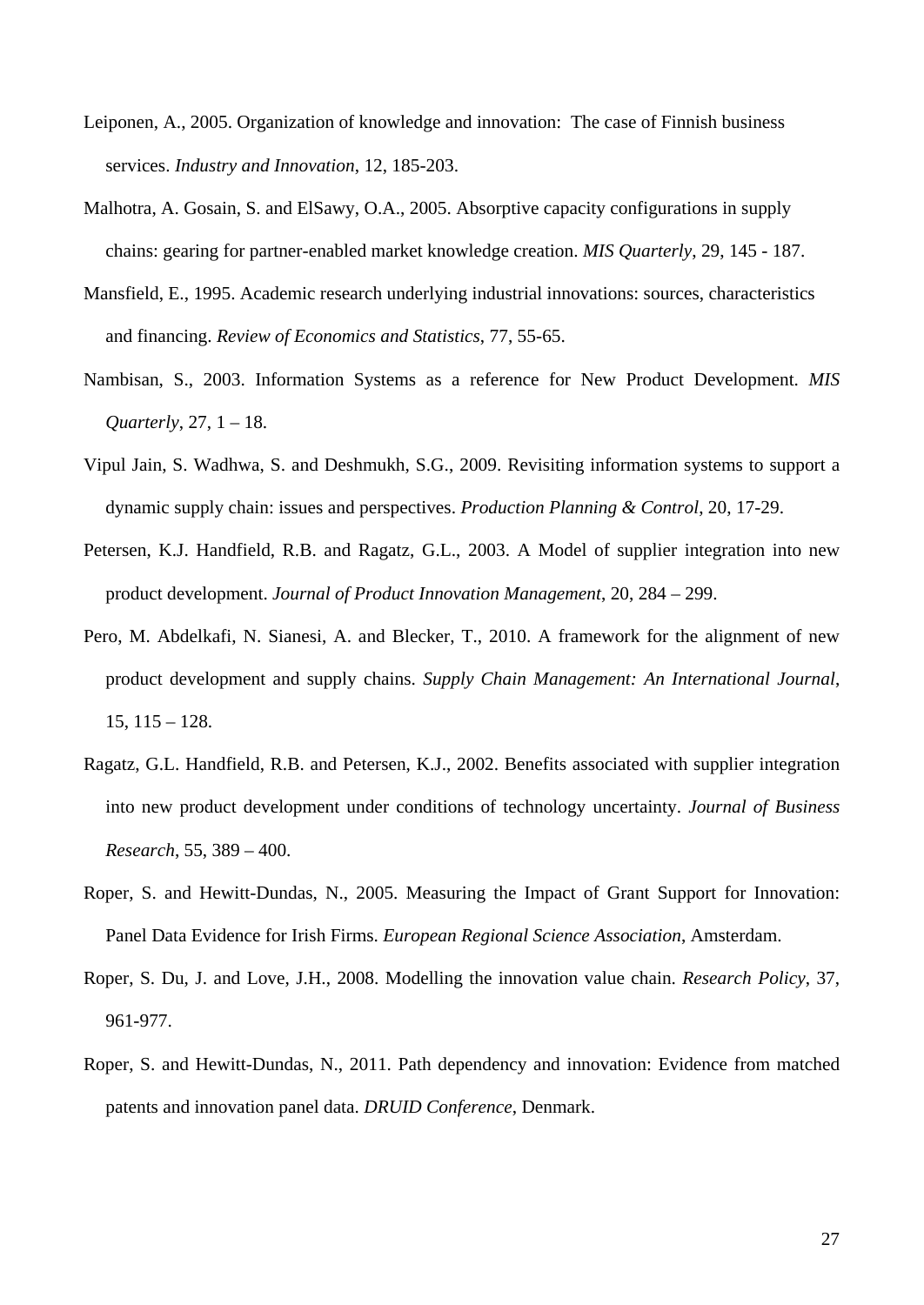- Rungtusanatham, M. and Forza, C., 2005. Coordinating product design, process design, and supply chain design decisions. Part A: Topic motivation, performance implications, and article review process. *Journal of Operations Management*, 23, 257 – 265.
- Santoro, M.D., 2000. Success breeds success: The linkage between relationship intensity and tangible outcomes in University-Industry collaborative ventures. *Journal of High Technology Management Research*, 11, 255 – 273.
- Sezen, B., 2008. Relative effects of design, integration and information sharing on supply chain performance. *Supply Chain Management: An International Journal*, 13, 233 – 240.
- Soosay, C. Hyland, P. and Ferrer, M., 2008. Supply Chain Collaboration: Capabilities for Continuous Innovation. *Supply Chain Management: An International Journal*, 13, 160-169.
- Stroeken, J.H.M., 2000. Information technology, innovation and supply chain structure. *International Journal of Technology Management*, 20, 156 – 175.
- Taiwan Ministry of Economic Affairs., 2001. High technology industries in Taiwanese economics.
- Ulrich, K. and Eppinger, S.D., 2000. *Product design and development*. New York: McGraw-Hill.
- Verdecho, M.J. Alfaro, J.J. and Rodriguez, R., 2009. Foundations for collaborative performance measurement. *Production Planning & Control*, 20, 193 – 205.
- Wong, P.K., 1992. Technological development through subcontracting linkages: evidence from Singapore. *Scandinavian International Business Review*, 1, 28-40.
- Wynstra, F. and Pierick, E., 2000. Managing supplier involvement in new product development: a portfolio approach. *European Journal of Purchasing & Supply Management*, 6, 49 – 57.
- Williamson, O.E., 1975. *Markets and hierarchies: Analysis and anti-trust implications. A study in the economics of internal organization*. New York: The Free Press.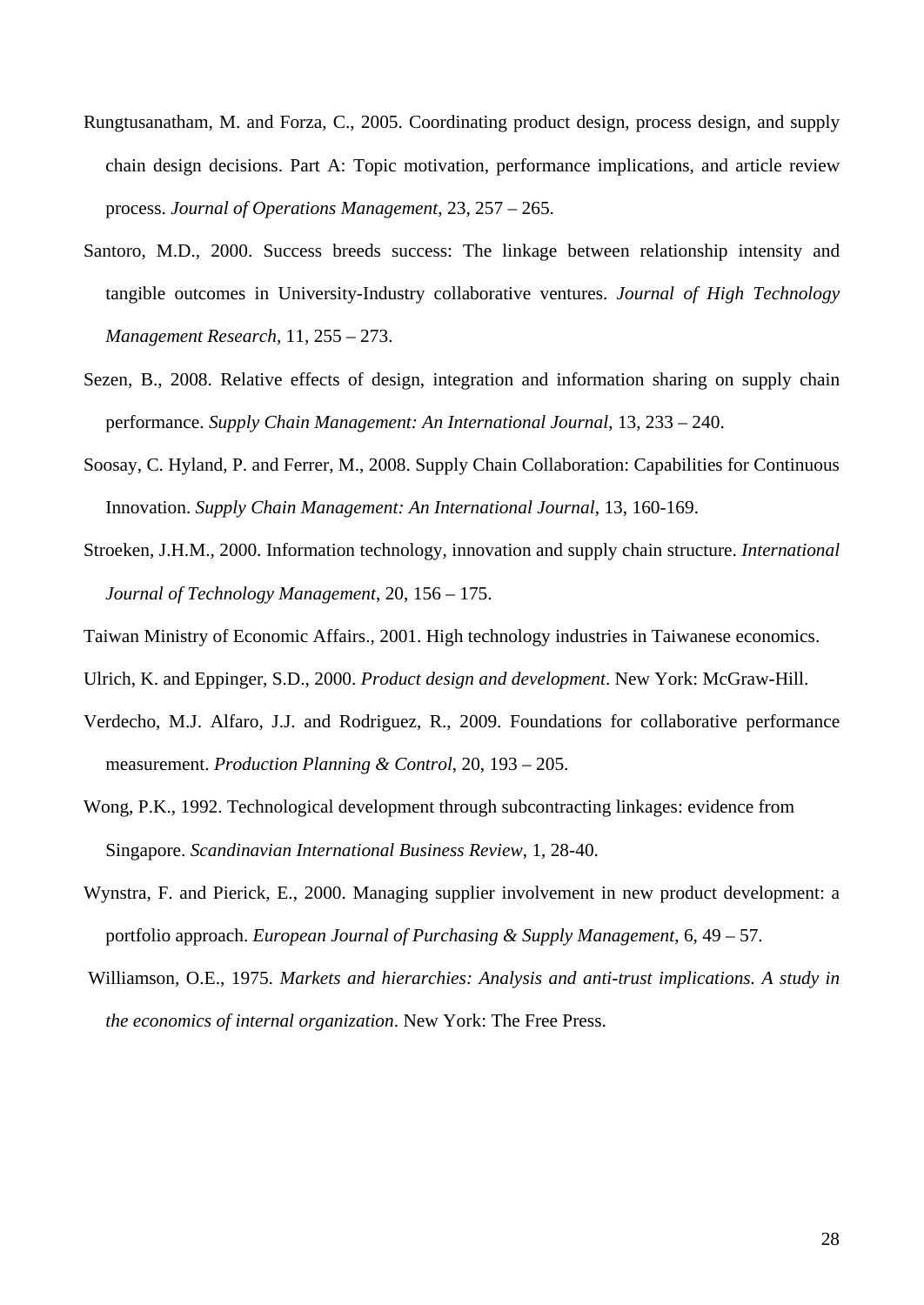| Table 1. Summary Statistics and variable description<br>Variable description               |        | High tech firms |         | Whole sample |  |
|--------------------------------------------------------------------------------------------|--------|-----------------|---------|--------------|--|
|                                                                                            | Mean   | S.D.            | Mean    | S.D.         |  |
| Innovation variables                                                                       |        |                 |         |              |  |
| Patent registration – Firm has registered a patent $(0/1)$                                 | 0.52   | 0.499           | 0.45    | 0.498        |  |
| Design/Copyright registration – Firm has registered a design or copyright $(0/1)$          | 0.457  | 0.498           | 0.445   | 0.497        |  |
| Process Innovation – Firm introduced an innovative process for producing or distributing   | 0.57   | 0.495           | 0.271   | 0.444        |  |
| products $(0/1)$                                                                           |        |                 |         |              |  |
| Information sourcing activities                                                            |        |                 |         |              |  |
| Internal $R&D - R&D$ undertaken within the firm $(0/1)$                                    | 0.85   | 0.355           | 0.82    | 0.383        |  |
| External $R&D - R&D$ undertaken outside the firm in the form of totally outsourced         | 0.29   | 0.454           | 0.297   | 0.457        |  |
| contracts $(0/1)$                                                                          |        |                 |         |              |  |
| Collaborative agreements / information sharing with customers $(0/1)$                      | 0.74   | 0.437           | 0.72    | 0.444        |  |
| Collaborative agreements / information sharing with suppliers $(0/1)$                      | 0.7    | 0.457           | 0.5333  | 0.5          |  |
| Collaborative agreements / information sharing with other than customer/suppliers          | 0.626  | 0.484           | 0.593   | 0.491        |  |
| companies $(0/1)$                                                                          |        |                 |         |              |  |
| Collaborative agreements / information sharing with universities/ research institutions    | 0.435  | 0.496           | 0.357   | 0.479        |  |
| (0/1)                                                                                      |        |                 |         |              |  |
| Firm Structure - Information systems                                                       |        |                 |         |              |  |
| Information Systems- Firms with high usage of information systems designed                 | 0.175  | 0.38            | 0.027   | 0.163        |  |
| specifically for supporting sharing of knowledge and information with external parties     |        |                 |         |              |  |
| (0/1)                                                                                      |        |                 |         |              |  |
| Structure - Firms that an organizational structure that assists inter-departmental         | 0.13   | 0.336           | 0.044   | 0.205        |  |
| communication is highly diffused within the firm $(0/1)$                                   |        |                 |         |              |  |
| Resources                                                                                  |        |                 |         |              |  |
| Employment (number)                                                                        | 270.28 | 824.58          | 111.435 | 449.76       |  |
| Part of a group $(0/1)$                                                                    | 0.16   | 0.369           | 0.128   | 0.334        |  |
| Firm age $(0/1) - (1)$ = less than three years, 0 = three years or more)                   | 0.0527 | 0.22            | 0.0677  | 0.251        |  |
| Percentage of workforce with degree (%)                                                    | 45.41  | 28.7            | 41.48   | 32.02        |  |
| Training - Employees have received training related to introduction of innovations $(0/1)$ | 0.81   | 0.39            | 0.745   | 0.435        |  |
| Government assistance                                                                      |        |                 |         |              |  |
| Government assistance on R&D for product/process (0/1)                                     | 0.59   | 0.492           | 0.65    | 0.476        |  |
| Market strategy                                                                            |        |                 |         |              |  |
| Exporter – Whether a firm has a consistent presence in foreign markets $(0/1)$             | 0.74   | 0.435           | 0.381   | 0.485        |  |
| Specific – Products are made to a serve a specialist niche market $(0/1)$                  | 0.18   | 0.385           | 0.065   | 0.247        |  |

## **Table 1. Summary Statistics and variable description**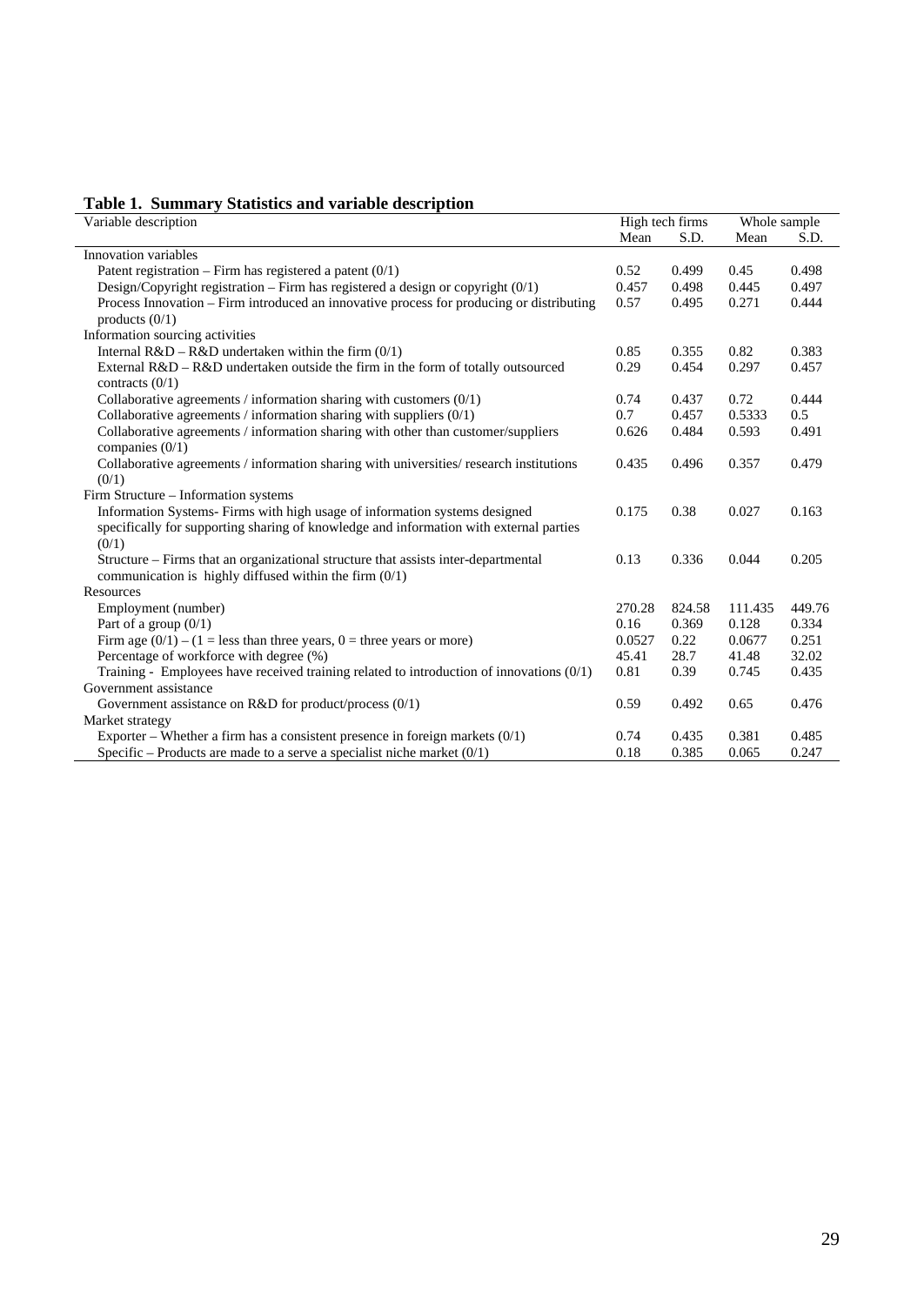

**Figure 1. Network of relationships between information sources** 



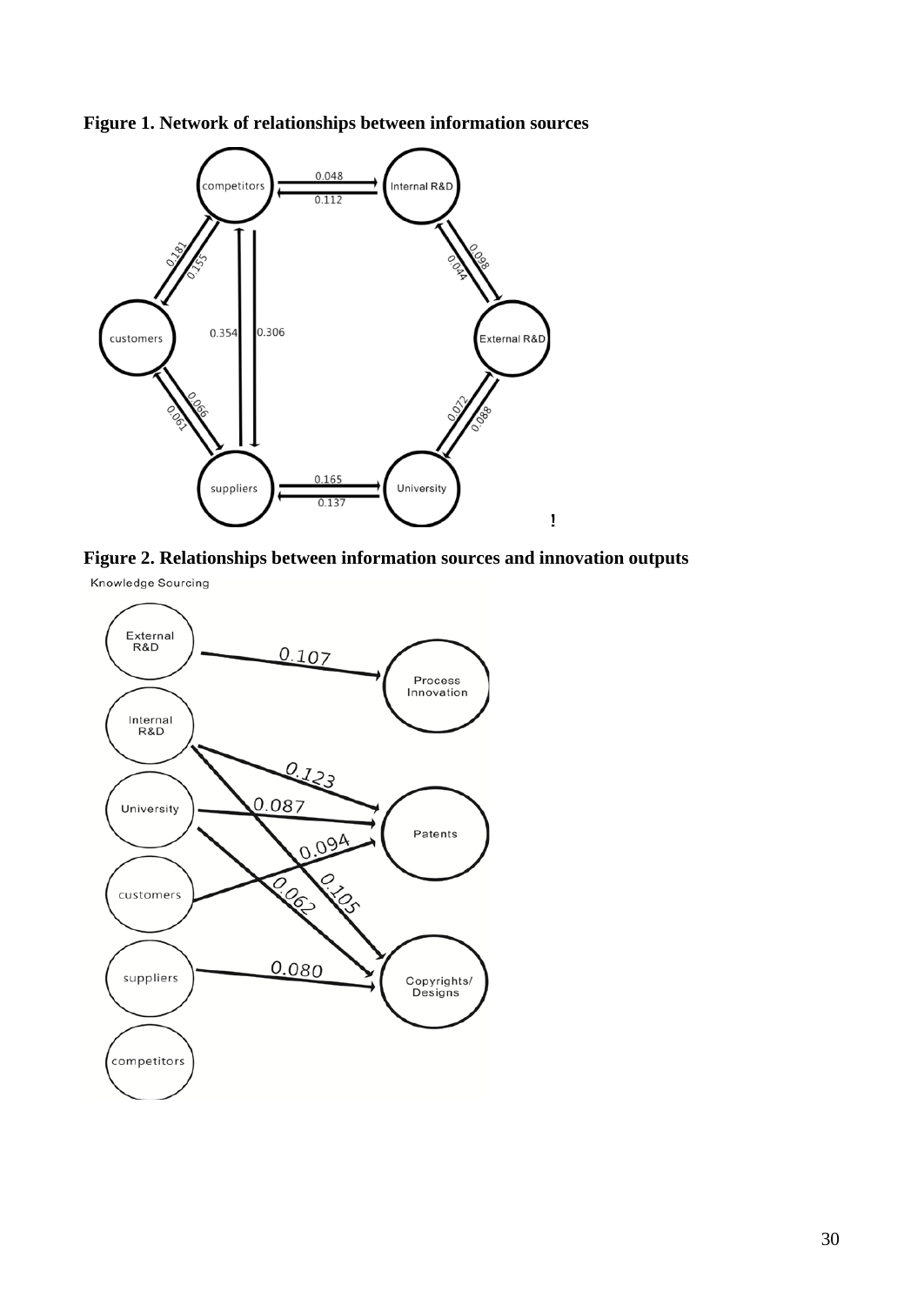| Variables                          | Internal R&D                                 | External R&D           | Customers                      | Suppliers               | Other Companies      | Universities/<br><b>Research Institutes</b> |
|------------------------------------|----------------------------------------------|------------------------|--------------------------------|-------------------------|----------------------|---------------------------------------------|
| <b>Information Sources</b>         |                                              |                        |                                |                         |                      |                                             |
| Internal $R&D(0/1)$                |                                              | $0.0983**$ $(0.0422)$  | $-0.0164(0.0427)$              | 0.0329(0.0462)          | $0.112**$ (0.05)     | 0.0482(0.5)                                 |
| External $R&D(0/1)$                | $0.0444**$ (0.0209)                          |                        | 0.0257(0.0328)                 | $-0.1(0.0353)$          | 0.0054(0.0378)       | $0.0883**$ (0.0383)                         |
| Collaboration with customers       | $-0.0041(0.0266)$                            | 0.03(0.0354)           |                                | $0.066*(0.0373)$        | $0.181***(0.04)$     | 0.0135(0.04)                                |
| Collaboration with suppliers       | 0.0139(0.0233)                               | $-0.004(0.038)$        | $0.0613*(0.037)$               |                         | $0.354***(0.037)$    | $0.165***(0.0392)$                          |
| Collaboration with other companies | $0.0476**$ (0.0227)                          | 0.0014(0.035)          | $0.155***(0.0344)$             | $0.306***(0.0336)$      |                      | 0.00987(0.0385)                             |
| Collaboration with universities/   | 0.0181(0.021)                                | $0.0721**$ (0.0326)    | 0.001(0.0313)                  | $0.137***(0.0318)$      | 0.012(0.0355)        |                                             |
| research institutions              |                                              |                        |                                |                         |                      |                                             |
| <b>Information systems/</b>        |                                              |                        |                                |                         |                      |                                             |
| inter-functional collaboration     |                                              |                        |                                |                         |                      |                                             |
| Information systems                | $0.057**$ (0.0222)                           | 0.0158(0.0354)         | 0.0483(0.0332)                 | $0.086**$ (0.0349)      | $-0.0145(0.0387)$    | $0.0922**$ (0.0381)                         |
| Inter-functional collaboration     | $-0.0014(0.0236)$                            | 0.0458(0.0345)         | 0.01(0.0333)                   | 0.0468(0.0353)          | 0.0414(0.0378)       | 0.00348(0.0378)                             |
| <b>Firm Resources</b>              |                                              |                        |                                |                         |                      |                                             |
| Employment                         | $0.00025***(0.00006)$                        | $-0.00001(0.00004)$    | 0.000016(0.00004)              | 0.000012(0.00004)       | 0.000006(0.00004)    | $0.000077*(0.00005)$                        |
| Employment squared                 | $-1.18 \times 10^{***}$ <sup>-8</sup> (0.00) | $-2.05x10^{-9}$ (0.00) | $-8.22 \times 10^{-12}$ (0.00) | $-1.25x10^{-10}$ (0.00) | $6x10^{-10}$ (0.000) | $-1.87 \times 10^{-9}$                      |
| Part of group of firms             | $-0.0269(0.0327)$                            | $-0.0317(0.0428)$      | $-0.0195(0.043)$               | $-0.0557(0.0467)$       | 0.0075(0.0473)       | $-0.0116(0.0483)$                           |
| Firm age                           | $0.0605**$ (0.0279)                          | 0.103(0.0751)          | 0.0817(0.0576)                 | 0.06(0.0615)            | $-0.17**$ (0.079)    | 0.113(0.079)                                |
| Workforce with degrees             | 0.00016(0.00038)                             | 0.00071(0.00058)       | $-0.0007(0.00056)$             | $-0.000022(0.00059)$    | 0.00065(0.00064)     | $-0.000525(0.00065)$                        |
| Trained workforce                  | $0.0524*(0.0298)$                            | 0.016(0.0408)          | 0.0148(0.04)                   | $0.0951**$ (0.043)      | $-0.0121(0.0443)$    | 0.0075(0.0455)                              |
| <b>Governmental assistance</b>     |                                              |                        |                                |                         |                      |                                             |
| Assistance on R&D for products     | $-0.00125(0.0212)$                           | $0.071**$ (0.0319)     | $-0.02(0.0312)$                | $-0.123***(0.0319)$     | 0.0465(0.0362)       | 0.0318(0.0359)                              |
| <b>Marketing Strategy</b>          |                                              |                        |                                |                         |                      |                                             |
| Exporter                           | $0.0897**$ (0.0295)                          | 0.0349(0.037)          | 0.0611(0.0374)                 | 0.0273(0.0389)          | $-0.00005(0.0424)$   | 0.044(0.0415)                               |
| <b>Observations</b>                | 862                                          | 862                    | 862                            | 862                     | 862                  | 862                                         |
| Log-Likelihood                     | $-317.046$                                   | $-509.122$             | $-473.812$                     | $-436.44$               | $-500.294$           | $-561.546$                                  |

Notes: Standard errors in parentheses; \*\*\*p<0.001, \*\*p<0.05, \*p<0.1. Coefficients are marginal effects.